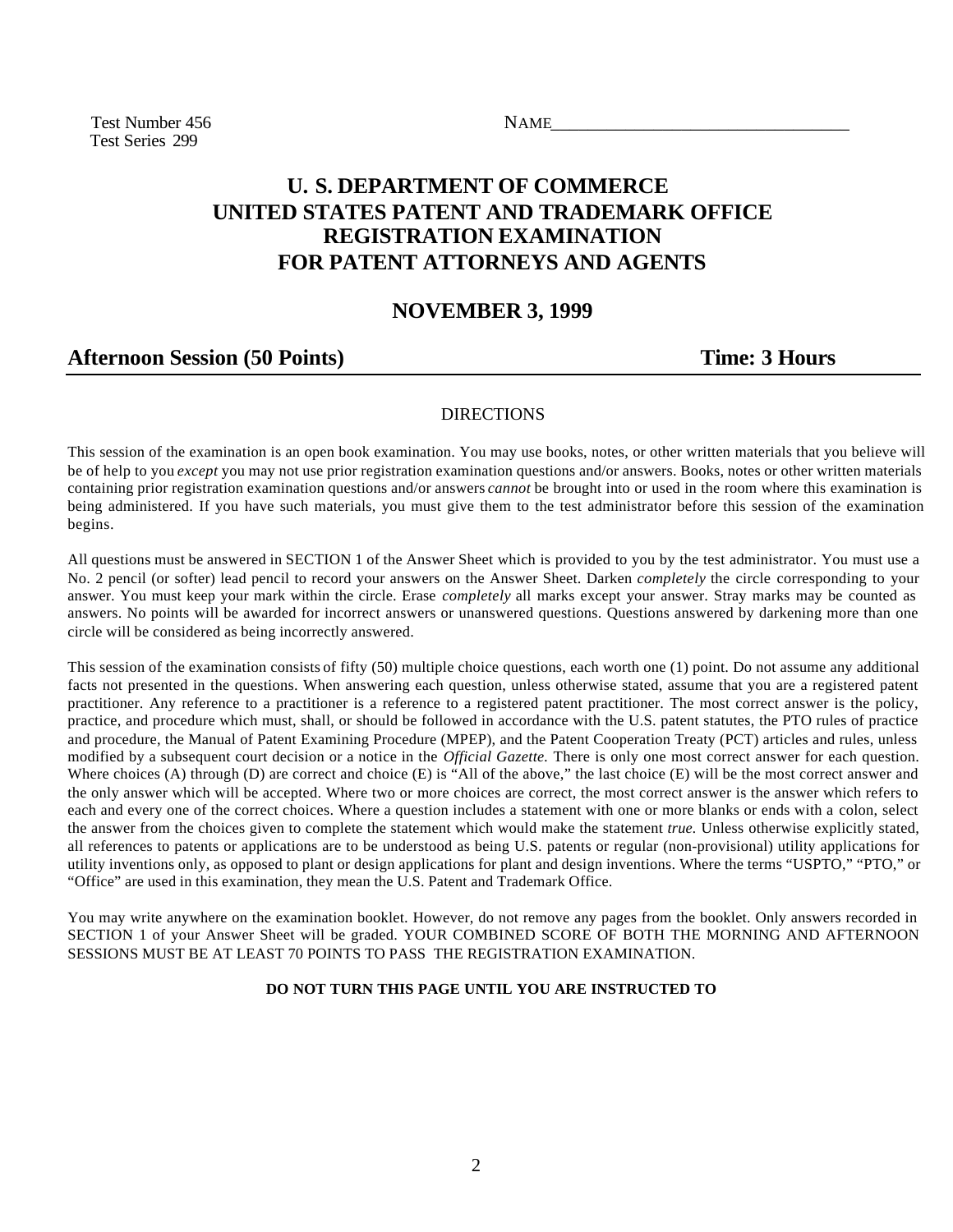1. Your client, Smith, invents a composition for adhering metal to glass. You prepare a patent application including a specification and several claims of varying scope. Your specification includes a detailed description of Smith's invention, which sets forth the following: the composition is made from, among other things, a combination of A, B, and C; the composition is at least 20% A but can be up to 30% A; the composition works best if it is 24% to 26% A; and the composition contains substantially equal portions of B and C. Your specification also includes guidelines for determining what would constitute substantially equal portions of B and C in the composition. Furthermore, your specification includes a detailed explanation of why it is preferable to use 24% to 26% A. Among the following claims drawn to Smith's invention, which is the broadest claim that is unlikely to be properly rejected under 35 U.S.C. 112, second paragraph?

- (A) A composition comprising 20 to 30% A, and substantially equal portions of B and C.
- (B) A composition comprising 20 to 30% A, preferably 24% to 26%A.
- (C) A composition comprising 20 to 30% A, 30% B, and 30% C.

\_\_\_\_\_\_\_\_\_\_\_\_\_\_\_\_\_\_\_

- (D) A composition comprising 24% A, and substantially equal portions of B and C.
- (E) A composition comprising 20 to 30% A, and equal portions of B and C.

2. On August 17, 1999, you filed a reissue application to enlarge the scope of the claims directed to an electrical device in a patent granted to your client on January 20, 1998. In the patent, as well as the patent application on which the patent was granted, the broadest disclosure (including the specification and the original claim) regarding the resistance of the device is that "the device's resistance is .02 to 1.5 ohms." The examiner issued a non-final first Office action containing a rejection of several claims in the reissue application. Your reply to the first Office action includes presentation of an amendment to the specification adding the following disclosure: "The device can have a resistance of 3.0 to 4.5 ohms." No petition and fee requesting entry of the amendment was filed. In accordance with PTO practice and procedure,

- (C) the amendment will not be entered because a petition and necessary fee requesting entry of the amendment was not filed.
- (D) the amendment will be entered, and if the examiner objects to the amendment to the specification as being new matter, you should file another amendment canceling "The device can have a resistance of 3.0 to 4.5 ohms."
- (E) the amendment will be entered because is does not introduce new matter.

<sup>(</sup>A) the amendment will be entered, and if the examiner objects to the amendment to the specification as being new matter, you should traverse the objection on the grounds that the patent owner is entitled to enlarge the scope of the content of the patent.

<sup>(</sup>B) the amendment will not be entered because the amendment to the specification does not enlarge the scope of the claim.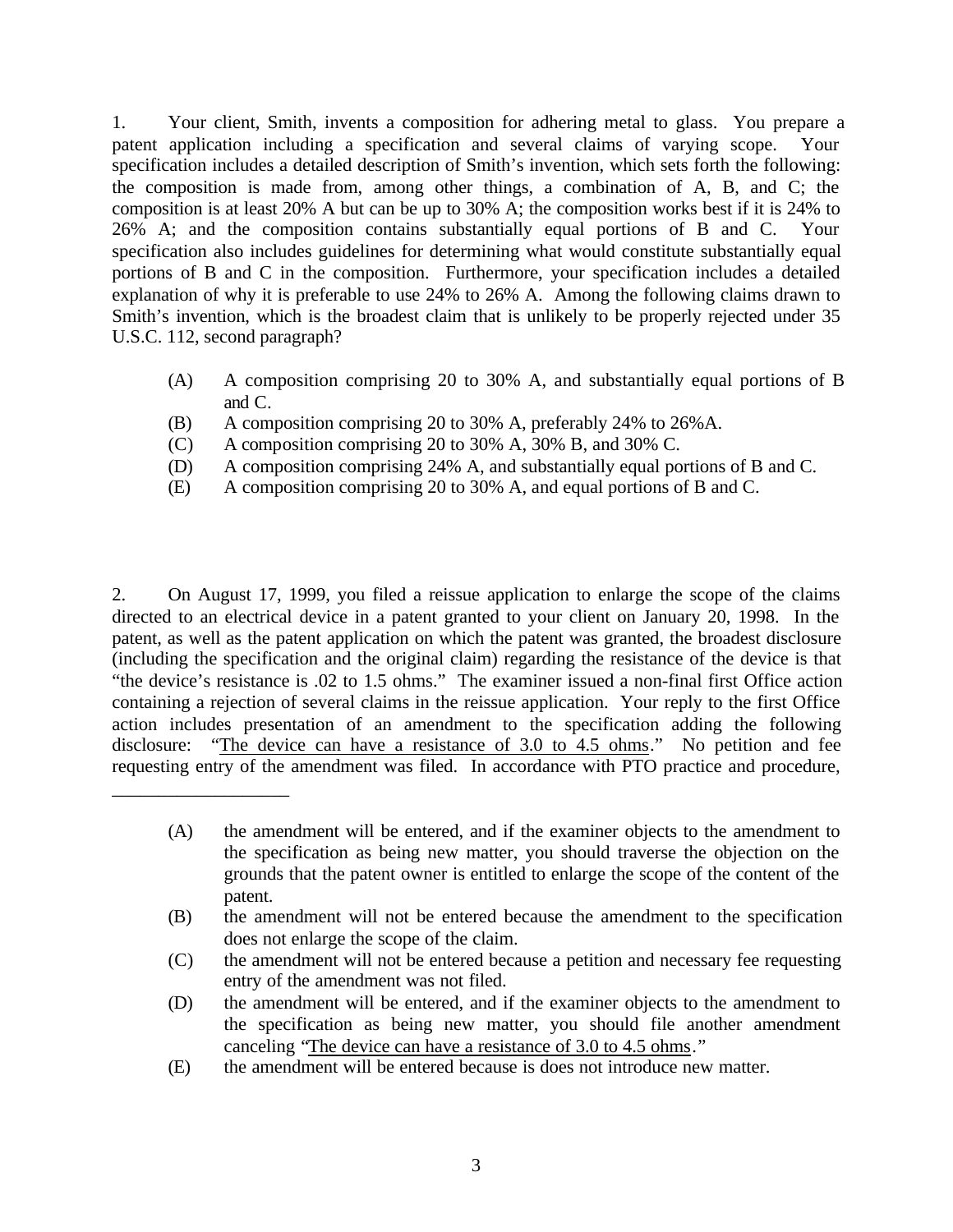3. Smith received a second Office action in his pending application finally rejecting pending claims 1-20 on prior art grounds. Claims 1 and 11 are presented in independent form, claims 2-10 depend from claim 1, and claims 12-20 depend from claim 11. To continue prosecution, Smith submitted an Amendment After Final Rejection narrowing the scope of independent claims 1 and 11. Smith believed the Amendment placed the application in condition for allowance and, accordingly, requested entry of the Amendment and allowance of the application. However, the Examiner denied entry on the ground that the Amendment presented new issues requiring further consideration or search. Rather than appeal the rejection, Smith filed a request for a Continuing Prosecution Application (CPA), and asked that the Amendment After Final be entered as a Preliminary Amendment. The Examiner issued a first Office action in the CPA allowing claims 1-10 and finally rejecting claims 11-20 on substantially the same grounds that these claims had been rejected in the parent application. Which of the following statements regarding the first Office action in the CPA is correct?

- (A) The Examiner cannot properly allow claims 1-10 because a determination was made in the parent application that the Amendment After Final Rejection presented new issues requiring further consideration or search.
- (B) The Examiner is precluded from rejecting claims 11-20 on substantially the same grounds that these claims had been rejected in the parent application because a determination was made in the parent case that the Amendment After Final Rejection presented new issues requiring further consideration or search.
- (C) The Amendment After Final Rejection cannot be entered as a Preliminary Amendment in the CPA application.
- (D) The finality of the rejection of claims 11-20 is improper.
- $(E)$   $(B)$  and  $(D)$ .

4. After filing a proper appeal brief for an application you are prosecuting, you begin to have doubts as to how convincing your arguments would be to the Board of Patent Appeals and Interferences ("Board"). After further consideration, you agree to the examiner's suggestions. You file an amendment incorporating all of the examiner's suggestions after you filed the appeal brief and before an examiner's answer is mailed in this patent application. In accordance with PTO practice and procedure, the amendment

- (A) may be entered if the amendment obviously places the application in condition for allowance and there is a showing of good and sufficient reasons why it was not earlier presented.
- (B) will not be entered as it was not sent prior to or with the appeal brief.
- (C) will not be entered because it was not in the form of a petition.
- (D) will be entered and appended to the appeal brief for the Board's consideration.
- (E) will not be entered because a petition should have accompanied it since it was filed after the appeal brief.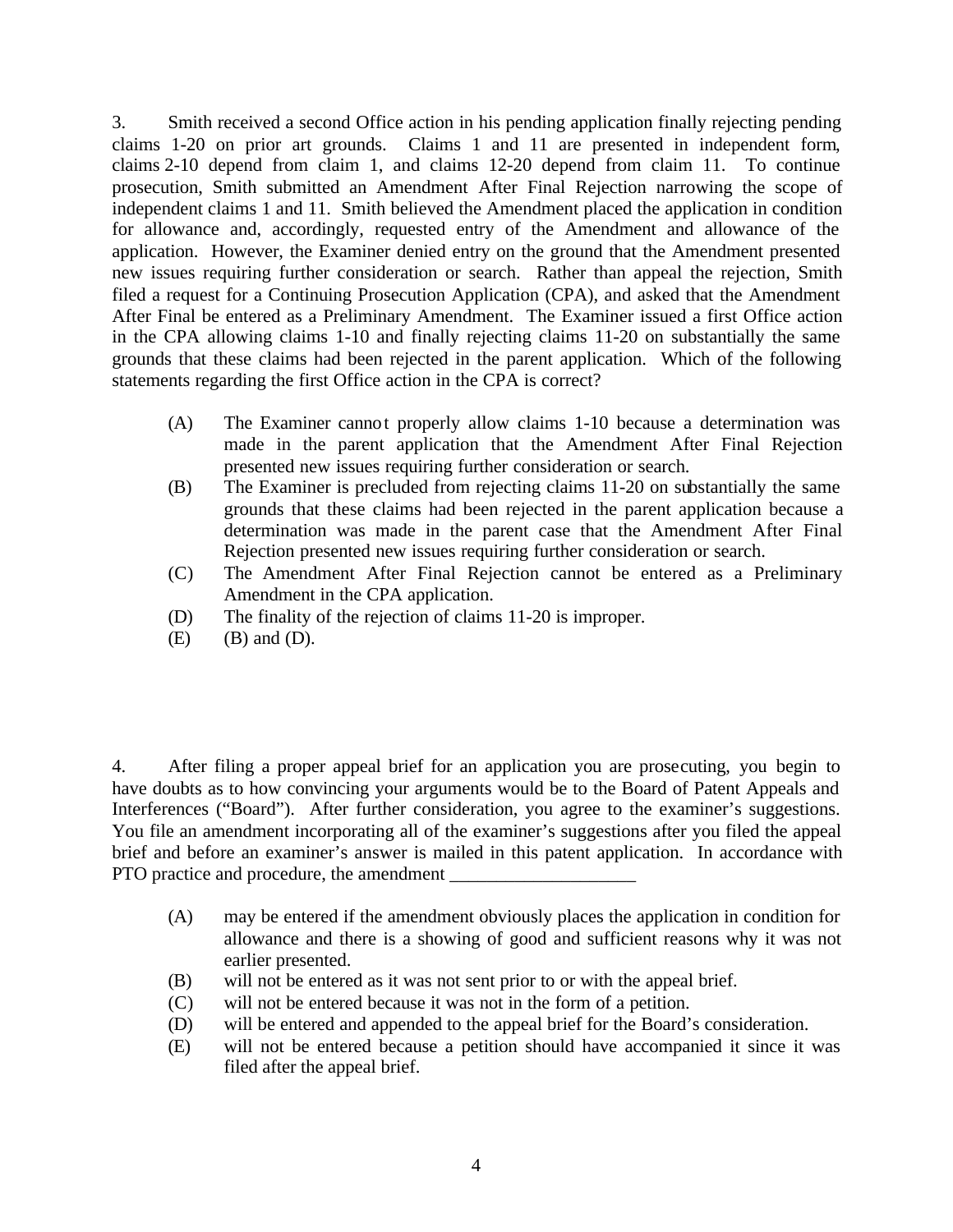5. On March 1, 1995, applicant filed a nonprovisional patent application for a stool. The original disclosure set forth that a base member of the stool was generally elliptical and, in particular, could be circular (a special kind of ellipse). It also stated that all leg members must be parallel to each other. The only claim included in the application stated as follows:

1. A stool for sitting on, comprising a circular shaped base member having a top surface and a bottom surface; said bottom surface having a center portion and three circular holes equally spaced about said center portion; and three leg members connected to said bottom surface, each hole having a leg member protruding therefrom.

In a first Office action rejection, the examiner rejected claim 1 under 35 U.S.C. § 102(e) as unpatentable over a U.S. Patent to Pigeon. The Pigeon patent specified that each of the leg members formed a thirty degree angle with each of the other leg members. Applicant filed a timely response to the Office action, amending the specification to state that the leg members could be substantially parallel and including guidelines for determining what would be considered "substantially parallel." Applicant also amended claim 1 as follows:

1. (once amended) A stool for sitting on, comprising a circular shaped base member having a top surface and a bottom surface; said bottom surface having a center portion and three circular holes equally spaced about said center portion; and three leg members connected to said bottom surface, each hole having a leg member protruding therefrom, wherein the leg members are parallel to each other.

The examiner allowed Claim 1 as amended and a patent was granted to applicant on January 5, 1997. On January 5, 1999, applicant filed a reissue application, including a proper declaration pursuant to 37 CFR § 1.175. Assume that there is no other relevant prior art. In accordance with PTO rules and procedure, which of the following statements concerning the reissue application is true?

- (A) Any amendment to claim 1 so as to broaden its scope will likely be considered untimely.
- (B) If applicant amends claim 1 to replace "a circular shaped member" with "an elliptical shaped member," then the amendment should be considered untimely since the amendment would broaden the scope of the claim.
- (C) If applicant amends claim 1 to delete "wherein the leg members are parallel to each other," then the amended claim should be allowed.
- (D) If applicant amends claim 1 to replace "parallel" with "substantially parallel," then the amended claim will likely be allowed.
- (E) None of the above.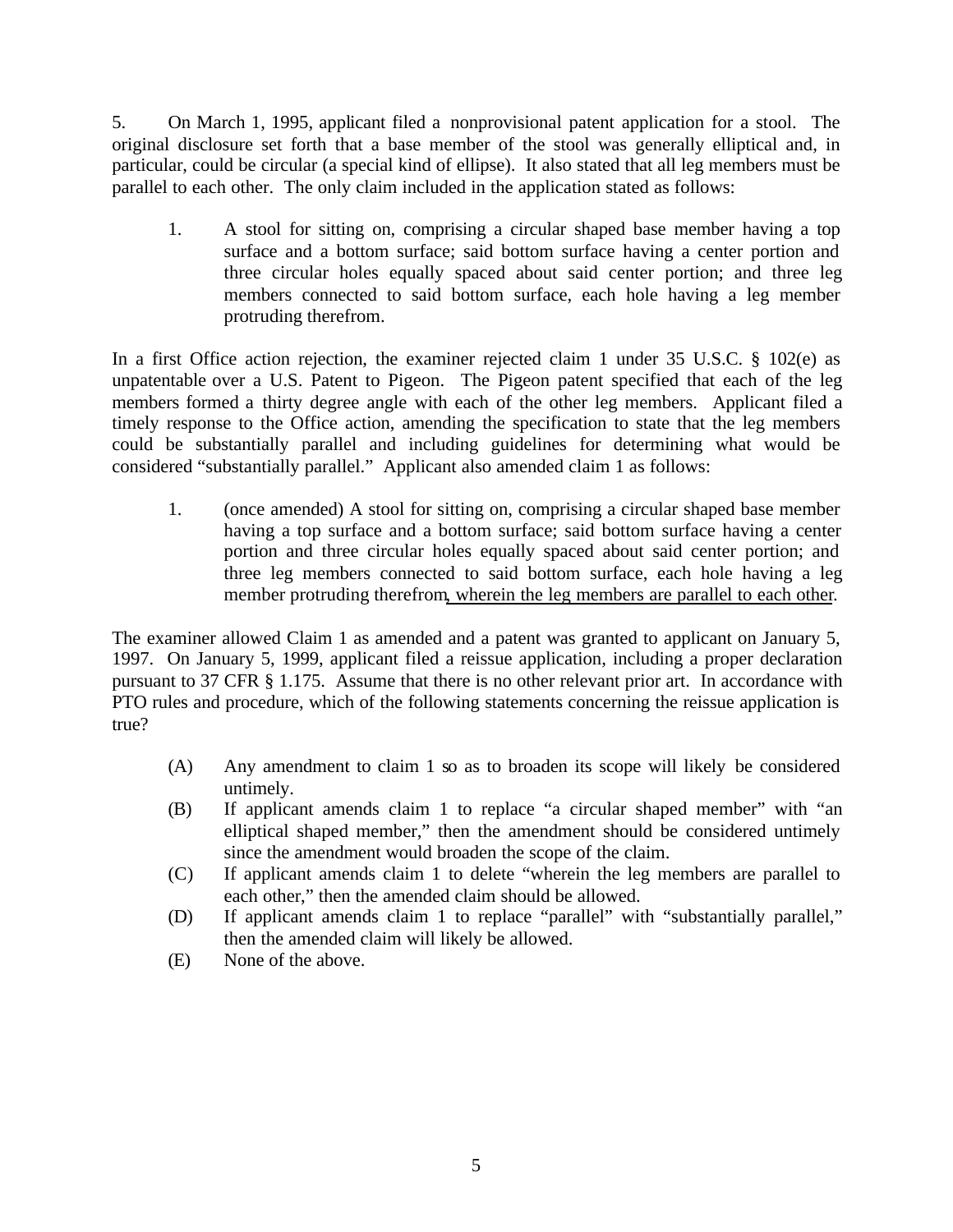6. If each of the following claims is in a different utility patent application, and each claim is fully supported by the disclosure in preceding claims or in the application in which the claim appears, which claim properly presents a process claim?

- (A) A process of utilizing a filter comprising electrical components, placing a plurality of electrodes on the human body, receiving electrical signals from the electrodes, and passing the signals through the filter which comprises electrical components.
- (B) A process of polymerizing an organic compound by combining in a reaction vessel a catalyst and reactants dissolved in a solvent, heating the mixture in the vessel to a high temperature to start the reaction, separating an upper organic layer from the remaining materials, and evaporating the solvent.
- (C) The use of a water repellant paint as a sealant for wooden patio furniture.
- $(D)$   $(A)$  and  $(B)$ .
- $(E)$  (A),  $(B)$ , and  $(C)$ .

7. You were drafting a patent application claiming a widget invented by your client Able. While drafting the application, you looked through a recent *Official Gazette* and noticed a patent, No. 888,888,888, directed to a widget that appears to be the same as the widget you are claiming. You obtained a copy of the patent and discovered that the patent was granted on May 4, 1999, to your client's strongest competitor, QED Incorporated. Claim 5 in the QED patent is the same widget Able invented. Claim 6 in the QED patent is an improvement to Able's widget. The QED patent was granted on a patent application filed on December 22, 1997. You have evidence that Able invented his widget before December 22, 1997. You copied, as claim 9 in Able's application, QED claim 5. Today, November 3, 1999, you are about to file, in the PTO, Able's nonprovisional patent application containing claim 9, and an information disclosure statement (IDS) listing several patents, including the OED patent, and publications. Which of the following would be the most proper course of action to take to comply with your duties to your client and the PTO?

- (A) In the IDS, state and explain why the identified patents may be relevant, and state that the burden has shifted to the examiner to find and disclose other pertinent or relevant prior art.
- (B) Identify the QED patent in bold in the list in the IDS, and include the following explanation about the QED patent: "QED discloses a relevant type of widget."
- (C) In the IDS, state, "The QED patent discloses a relevant type of widget," and provide a copy of the patent.
- (D) In the IDS, state, "Claim 9 in this application has been copied from claim 5 in the QED patent," and provide a copy of the patent.
- (E) In the IDS, state, "Claim 9 in this application has been copied from a claim in a QED patent," and argue that "Claim 6 in the QED patent is an obvious improvement to the instant invention," and provide a copy of a QED patent.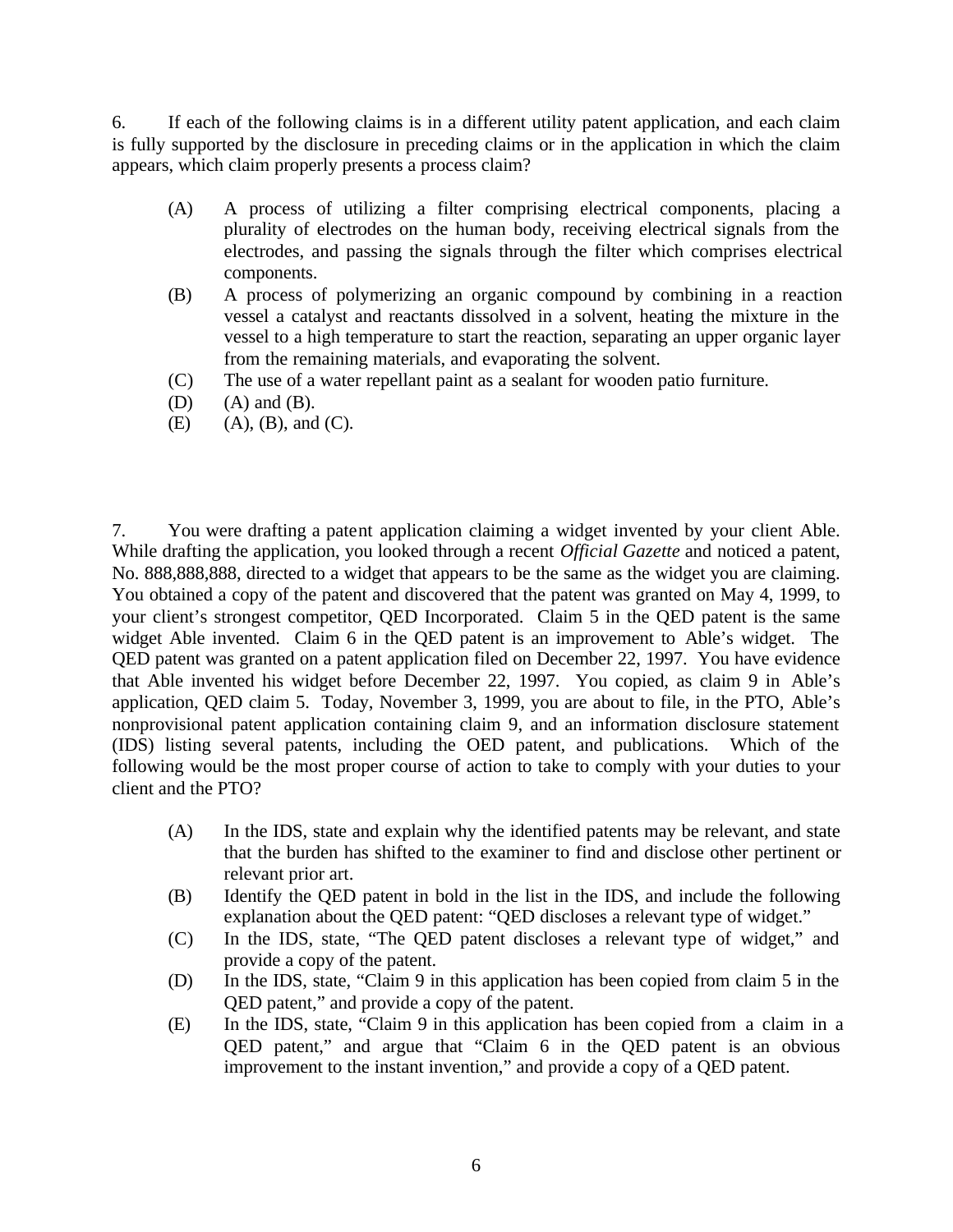8. Jones' patent application was filed in the PTO in January 1999, claiming an invention Jones conceived and reduced to practice in the United States. Claim 1 in the application was rejected under 35 U.S.C. § 102 as being unpatentable over a U.S. patent to Smith. Smith did not derive anything from Jones, or visa versa. Smith and Jones were never obligated to assign their inventions to the same employer. In which of the following situations should a declaration by Jones under 37 CFR § 1.131 overcome the rejection in accordance with proper PTO practice and procedure?

- (A) The rejected claim is drawn to a genus. The Smith patent issued in March 1998, on an application filed in June 1994. The patent discloses, but does not claim, a single species of the genus claimed by Jones. The declaration shows completion in April 1994, of the same species disclosed by Smith.
- (B) The rejected claim is drawn to a species. The Smith patent issued in March 1998 on an application filed in June 1994. The patent discloses, but does not claim, the species claimed by Jones. The declaration shows completion in April 1994, of a different species.
- (C) The rejected claim is drawn to a genus. The Smith patent issued in March 1998, on an application filed in June 1994. The patent discloses, but does not claim, several species within the genus claimed by Jones. The declaration shows completion in April 1994, of a species different from the reference's species and the species within the scope of the claimed genus.
- (D) The rejected claim is drawn to a genus. The Smith patent issued in March 1997, on an application filed in June 1994. The patent discloses, but does not claim, several species within the genus claimed by Jones. The declaration shows completion in April 1994, of one or more of the species disclosed in the patent.
- (E) The rejected claim is drawn to a genus. The Smith patent issued in November 1998, on an application filed in June 1994, and the patent discloses and claims several species within the genus claimed by Jones. The declaration shows completion in April 1994, of each species claimed in the Smith patent.

9. A personal interview with an examiner to discuss the merits of the claims **may not** be properly conducted by:

- (A) the inventor, even though the attorney of record is present at the interview.
- (B) a registered practitioner who does not have power of attorney in the application, but who is known to the examiner to be the local representative of the attorney of record in the case.
- (C) an unregistered attorney who is the applicant in the application.
- (D) an unregistered attorney who has been given the associate power of attorney in the particular application.
- (E) a registered practitioner who is not an attorney of record in the application, but who brings a copy of the application file to the interview.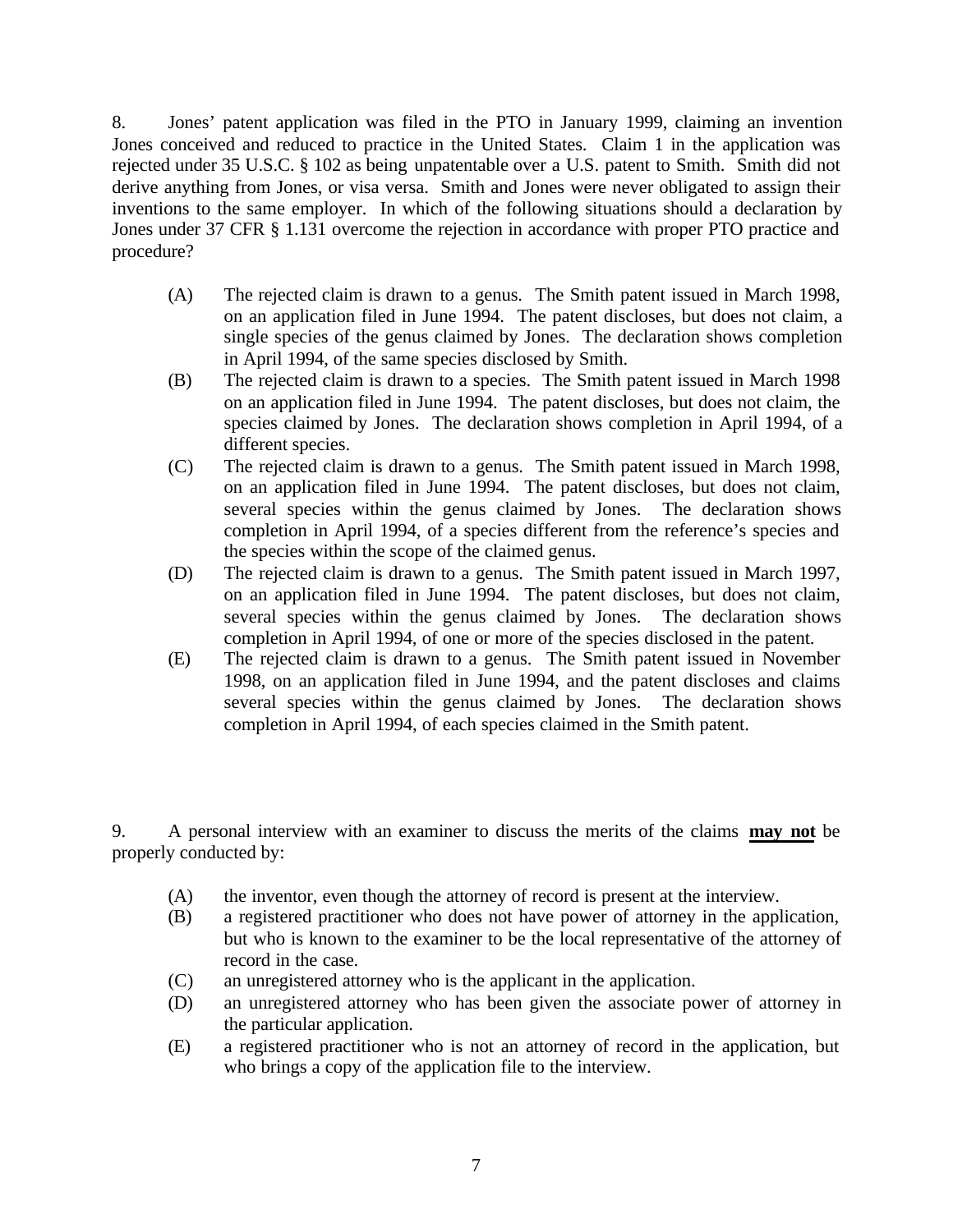10. Which of the following claim phrases may be used in accordance with proper PTO practice and procedure?

- (A) R is selected from the group consisting of A, B, C, or D.
- (B) R is selected from the group consisting of A, B, C, and D.
- (C) R is selected from the group comprising A, B, C, and D.
- (D) R is selected from the group comprising A, B, C, or D.
- $(E)$  R is A, B, C, and D.

11. A final rejection, with a mailing date of Thursday, February 4, 1999, was received Saturday, February 6, 1999. The examiner set a three month shortened statutory period for reply. Which of the following will be considered as being timely filed?

- (A) A reply, mailed using the U.S. Postal Service, first class mail, on Friday, August 6, 1999, and received by the PTO on Monday, August 9, 1999 accompanied by a petition and appropriate fee for a three-month extension of time, and a certificate of mailing stating, "I hereby certify that this correspondence is being deposited with the United States Postal Service with sufficient postage as first class mail in an envelope addressed to: Assistant Commissioner for Patents, Washington, D.C. 20231, on August 6, 1999." The certificate of mailing was signed by and contained the printed name of one who reasonably expected the response to be mailed in the normal course of business by another no later than August 6, 1999.
- (B) A reply, mailed using the U.S. Postal Service, on Tuesday, May 4, 1999 and received by the PTO on Thursday, May 6, 1999 accompanied by a copy of a U.S. Postal Service certificate of mailing, which states "One piece of ordinary mail addressed to: Assistant Commissioner for Patents, Washington, D.C. 20231." The certificate of mailing contained an official U.S. Postal Service date stamp of May 4, 1999, and the printed name of one who reasonably expected the response to be mailed in the normal course of business no later than May 4, 1999.
- (C) A reply, mailed using the U.S. Postal Service, first class mail, on Wednesday, August 4, 1999, and received by the PTO on Monday, August 9, 1999, accompanied by a petition and the appropriate fee for a three-month extension of time, and a certificate of mailing stating, "I hereby certify that this correspondence is being deposited with the United States Postal Service with sufficient postage as first class mail in an envelope addressed to: Assistant Commissioner for Patents, Washington, D.C. 20231, on August 6, 1999." The certificate of mailing was signed by and contained the printed name of one who reasonably expected the response to be mailed in the normal course of business by another no later than August 4, 1999.
- $(D)$   $(A)$  and  $(C)$ .
- (E) None of the above.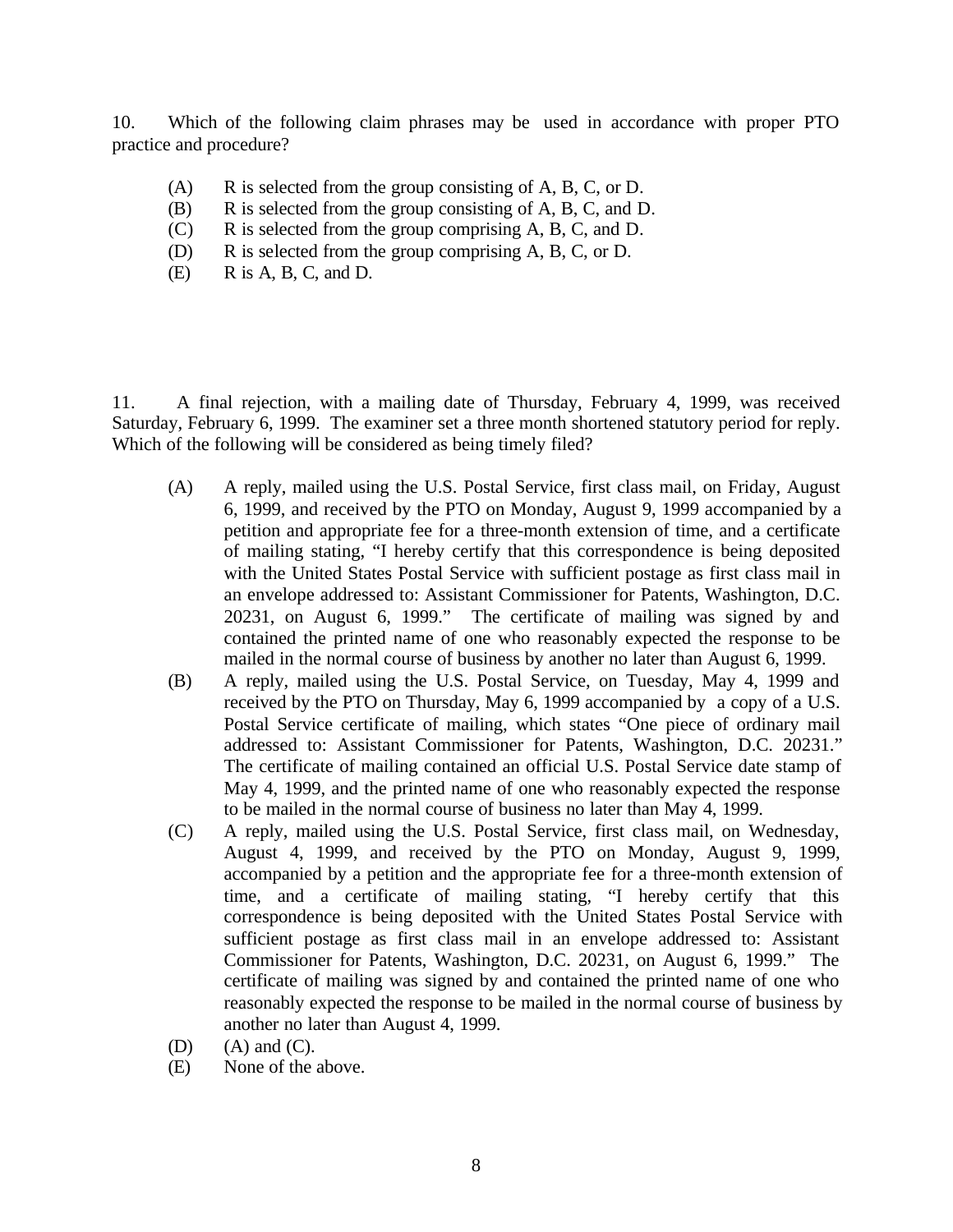12. Which of the following statements is true concerning terms of degree (relative terms, e.g., such as, "hotter") used in claim language?

- (A) Definiteness of claim language using terms of degree should not be analyzed using a claim interpretation that would be given by one possessing the ordinary level of skill in the art, and only the specification should be used to interpret the claim.
- (B) A claim may be rendered indefinite even if the specification uses the same term of degree as the claim language, if the term of degree is not understandable by one of ordinary skill in the art when the term of degree is read in light of the specification.
- (C) If the specification includes guidelines which would enable one of ordinary skill in the art to determine the scope of a claim having a term of degree, then the language of the guidelines must be included in the claim in order to render the claim definite.
- (D) If the original disclosure does not include guidelines which would enable one of ordinary skill in the art to determine the scope of a claim having a term of degree, then as long as the term of degree in the claim was part of the original disclosure, the claim will be properly rendered definite by amending the specification to provide guidelines concerning the term of degree which would enable one of ordinary skill in the art to determine the scope of the claim.
- (E) None of the above.

13. You are a registered patent agent prosecuting a patent application filed on behalf of Harry. You received an Office action having a mailing date of August 13, 1999, in which the examiner set a three month shortened statutory period for reply and rejected all of the claims in the application under 35 U.S.C § 112 for failing to particularly point out and distinctly claim the invention. After receiving the Office action, you discovered a recently issued U.S. patent that you believe discloses and claims your client's invention. On September 28, 1999, you filed an amendment copying some of the claims from the patent for the purpose of provoking an interference and notify the examiner that you have copied specific claims from the patent. In a second Office action dated October 13, 1999, the examiner rejected the copied claims under 35 U.S.C. § 112 as being based on a non-enabling disclosure and set a three month shortened statutory period for reply. If no requests for an extension of time are filed, the last day(s) for filing replies to the first and second Office actions, is(are):

- (A) Monday, November 15, 1999.
- (B) Monday, November 15, 1999, and Thursday, January 13, 2000, respectively.
- (C) Monday, November 29, 1999, and Wednesday, January 12, 2000 respectively.
- (D) Tuesday, December 28, 1999.
- (E) Thursday, January 13, 2000.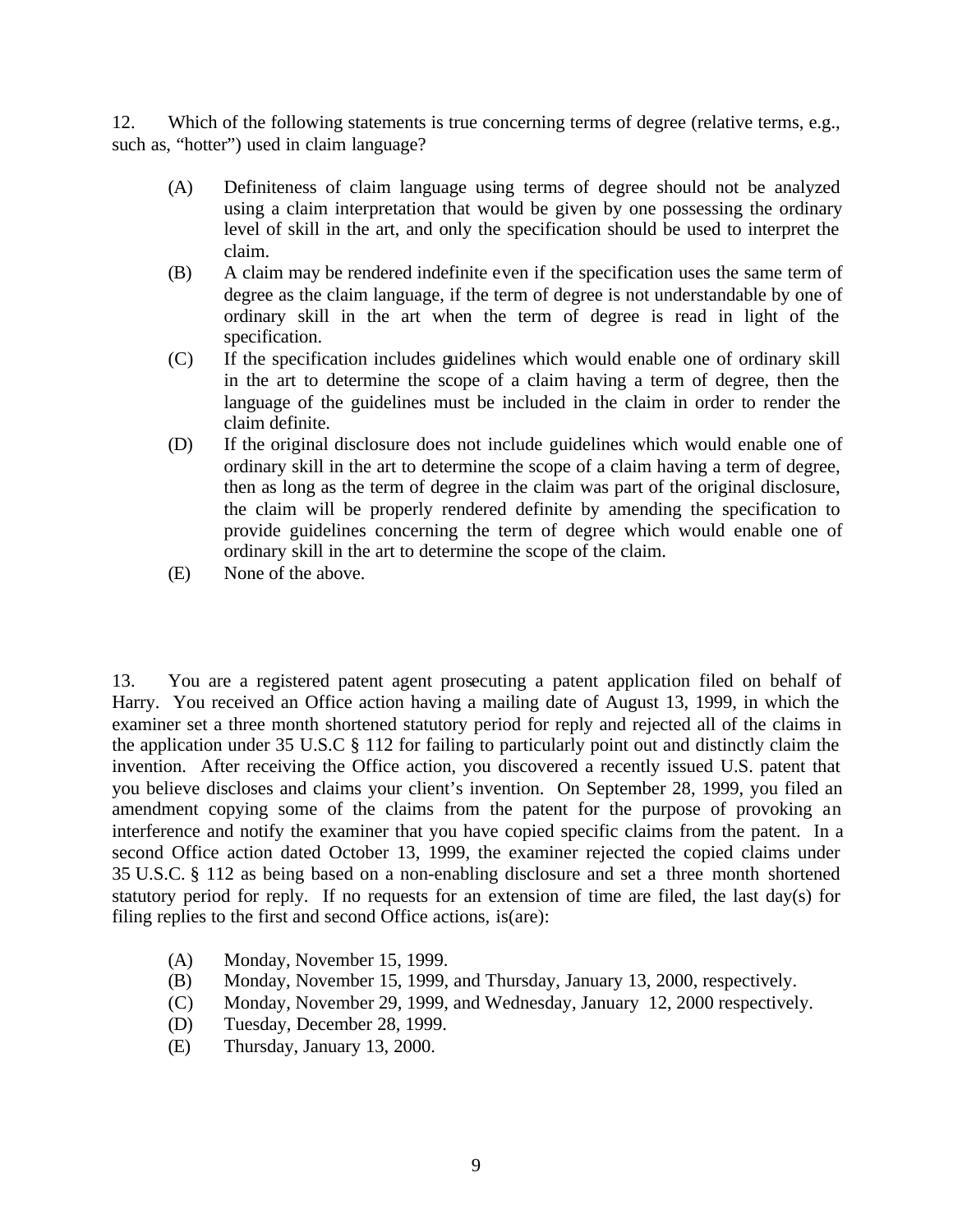- 14. Claim 1 in a patent application states the following:
	- 1. A modular telephone plug crimping tool comprising:
		- (i) a pair of body parts comprising first and second body parts, each having a fixed length;
		- (ii) a flexible member connecting an end of the first body part to an end of the second body part;
		- (iii) a hand lever;
		- (iv) a pivot pin connecting the hand lever to the first body part;
		- (v) an interchangeable crimping punch removably seated in the first body part and guided relative to an interchangeable crimping anvil removably seated in the second body part;
		- (vi) a roller mounted on the pivot pin for engaging the crimping punch; and
		- (vii) a guide pin being fixed in said second body part and extending in aligned bores in said pair of body parts.

Which, if any, of the following claims, if presented in the application, is a proper dependent claim in accordance with PTO rules and procedure.

- (A) 2. The modular telephone according to claim 1, wherein said crimping punch comprises integral contact and strain relief punch portions.
- (B) 2. The modular telephone plug crimping tool according to claim 1, wherein said second body part has an adjustable length.
- (C) 2. A process for using the modular telephone plug crimping tool of claim 1 to connect a telephone to a telephone line.
- (D) 2. The modular telephone plug crimping tool according to claim 1, further comprising: a free end on each of said first and second body parts; first and second stripping blades adjustably and detachably provided at said free ends of said first and second body parts, respectively; and at least one severing blade held in cooperating relationship with a severing anvil, said severing blade and severing anvil being provided on said first and second body parts, respectively.
- (E) None of the above.

15. You are prosecuting an application for inventor Smith that receives a rejection under 35 U.S.C. § 102(b) based on a U.S. patent to Jones that discloses and claims the same invention. Which of the following, if any, will overcome the rejection?

- (A) An affidavit or declaration showing that Jones is not the true inventor.
- (B) An affidavit or declaration showing commercial success of the Smith invention.
- (C) An affidavit or declaration containing an argument that the invention claimed in the Smith application provides synergistic results.
- (D) An affidavit or declaration swearing back of the Jones patent.
- (E) None of the above.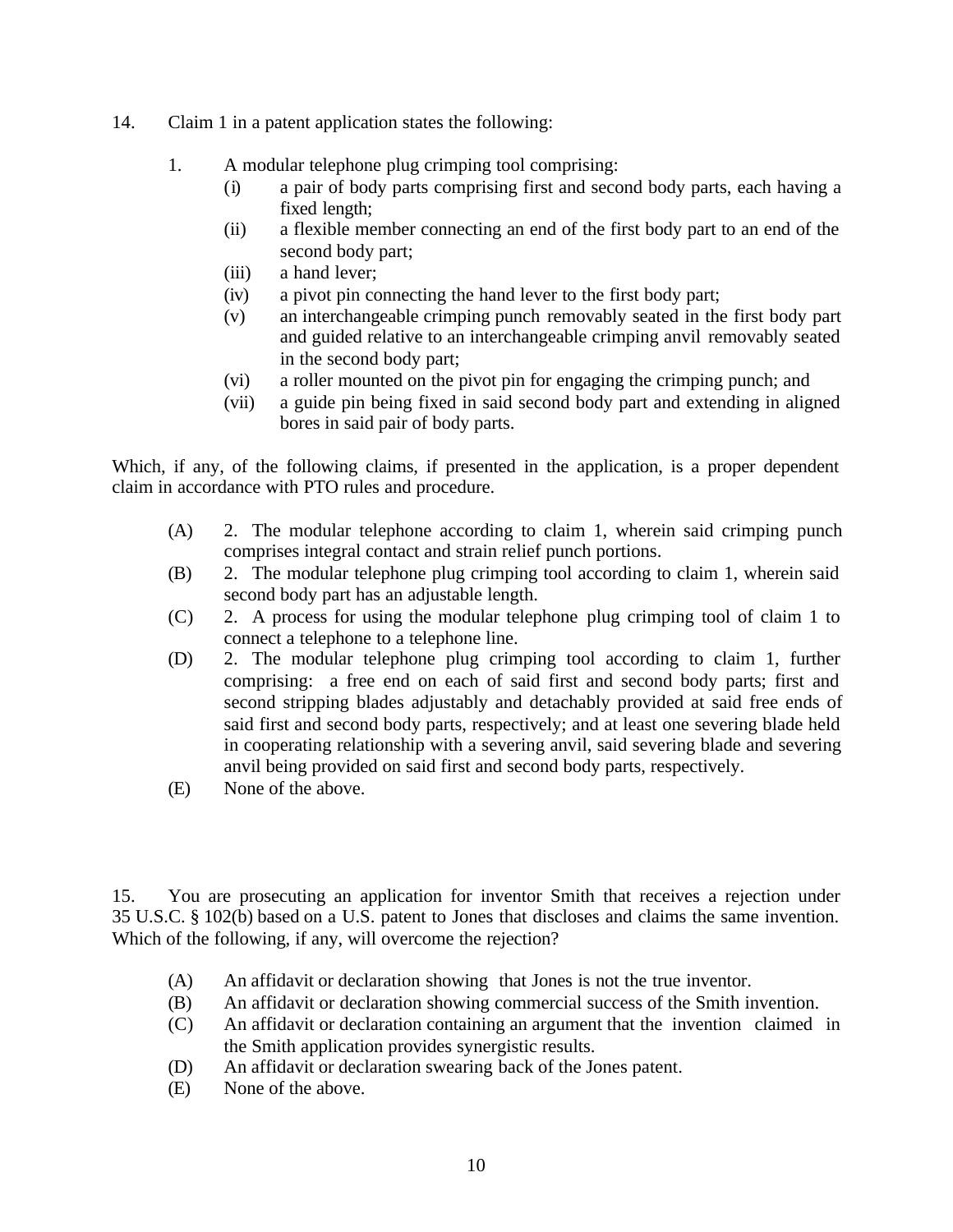Questions 16 and 17 are based on the following facts. Answer each question independently of the other.

A patent application contains a single independent claim:

1. A process for manufacturing water soluble crayons which comprises (i) preparing one or more water soluble alkoxylation products by contacting an organic compound selected from the group consisting of alcohols and carboxylic acids, with an alkylene oxide in the presence of an effective amount of a catalyst under alkoxylation conditions; (ii) preparing a water soluble crayon composition by adding a coloring agent to the one or more water soluble alkoxylation products; (iii) pouring said water soluble crayon composition into a mold; and (iv) solidifying said water soluble crayon composition by cooling.

The coloring agents disclosed in the specification include pigments selected from the group consisting of titanium dioxide, red iron oxide and carbon black. These pigments are used in an amount of about 1 to 30 weight percent or greater, preferably about 4 to about 25 weight percent, of the total weight of the crayon composition. As disclosed in the specification, preferred organic compounds useful in the process of this invention also include alcohols, carboxylic acids, and amines. The specification also discloses that the water soluble crayon compositions harden readily upon cooling, i.e. when exposed to a temperature of from about 10°C. to 15°C.

16. Which of the following choices would be a proper dependent claim which could be added to the application by amendment and be supported by the specification?

- (A) 2. A process according to Claim 1 wherein said water soluble crayon composition is exposed to a temperature of at least 10ºC.
- (B) 2. A process as set forth in Claim 1 wherein said coloring agent is titanium dioxide.
- (C) 2. A process for manufacturing water soluble crayons as set forth in Claim 1 wherein said coloring agent is 1 to 30 weight percent of the total weight of the crayon composition.
- (D) 2. A process as set forth in Claim 1 wherein said organic compound further comprises amines.
- $(E)$  (B) and  $(C)$ .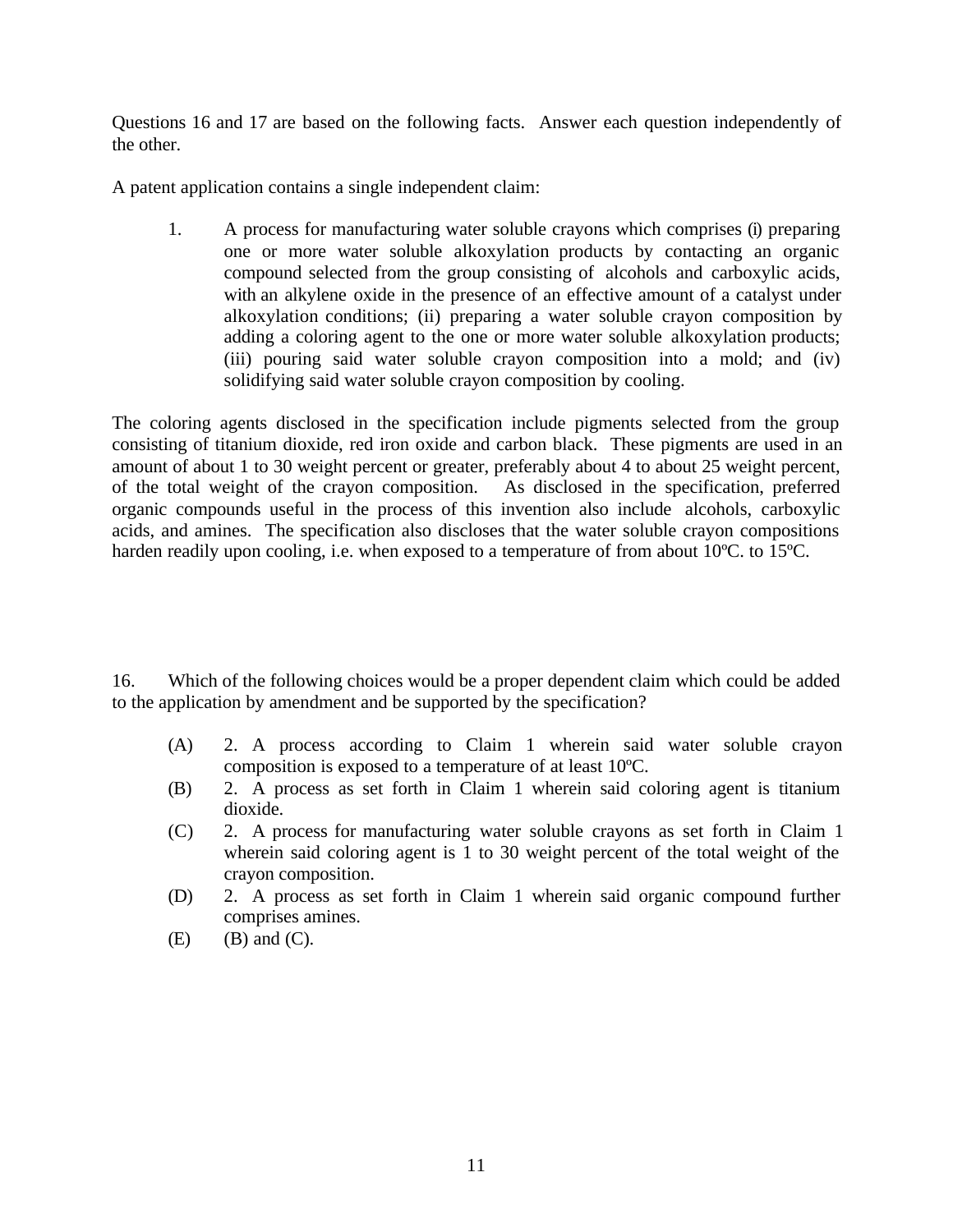17. Which of the following amendments to Claim 1 are in accordance with PTO policy and procedure and are supported by specification?

- (A) In Claim 1, line 3, before "alcohols" delete "monohydric".
- (B) In Claim 1, line 4, after "alcohols" insert "amines".
- (C) In Claim 1, line 6, delete "a coloring agent" and insert "titanium dioxide".
- (D) In Claim 1, line 7, after "cooling" insert "to a temperature of 13ºC."
- $(E)$  (B) and  $(C)$ .

18. Bill wishes to amend the sole, original Claim 1 of the patent granted to him and obtain the following amended Claim 1. The amended Claim 1 set forth below is fully supported by the original disclosure in the application:

- 1. A computer processor comprising:
	- a. a plurality of registers divided into a global port subset and a local pool subset;
	- b. means for distinguishing a successful [unconditional] interruptable jump operation;
	- c. means for receiving interrupts or exceptions; and
	- d. an interrupt or exception handler for handling the interrupts or exceptions in response to distinguishing the [unconditional] interruptable jump operation [from the local pool subset].

In the absence of questions of recapture, novelty, obviousness, and utility, which of the following statements, if any, is true?

- (A) A claim so amended is properly presented during a reexamination proceeding where a request for reexamination was filed on September 9, 1999, and a certificate of reexamination may be issued where reexamination is sought of a patent granted on July 15, 1997.
- (B) A claim so amended is properly presented in a reissue application filed on September 9, 1999, and a reissue patent is grantable where reissuance is sought of a patent granted on July 15, 1997.
- (C) A claim so amended is properly presented in a reissue application filed on September 9, 1999, and a reissue patent is grantable where reissuance is sought of a patent granted on November 18, 1997.
- (D) A claim so amended is properly presented in a request for reexamination filed on September 9, 1999, and a certificate of reexamination may be issuedwhere reexamination is sought of a patent granted on November 18, 1997.
- (E) A claim so amended is properly presented in a reissue application filed any time before expiration of the term of the patent inasmuch as the scope of Claim 1 in the original patent is narrowed by replacing the word "unconditional" with the word "interruptable."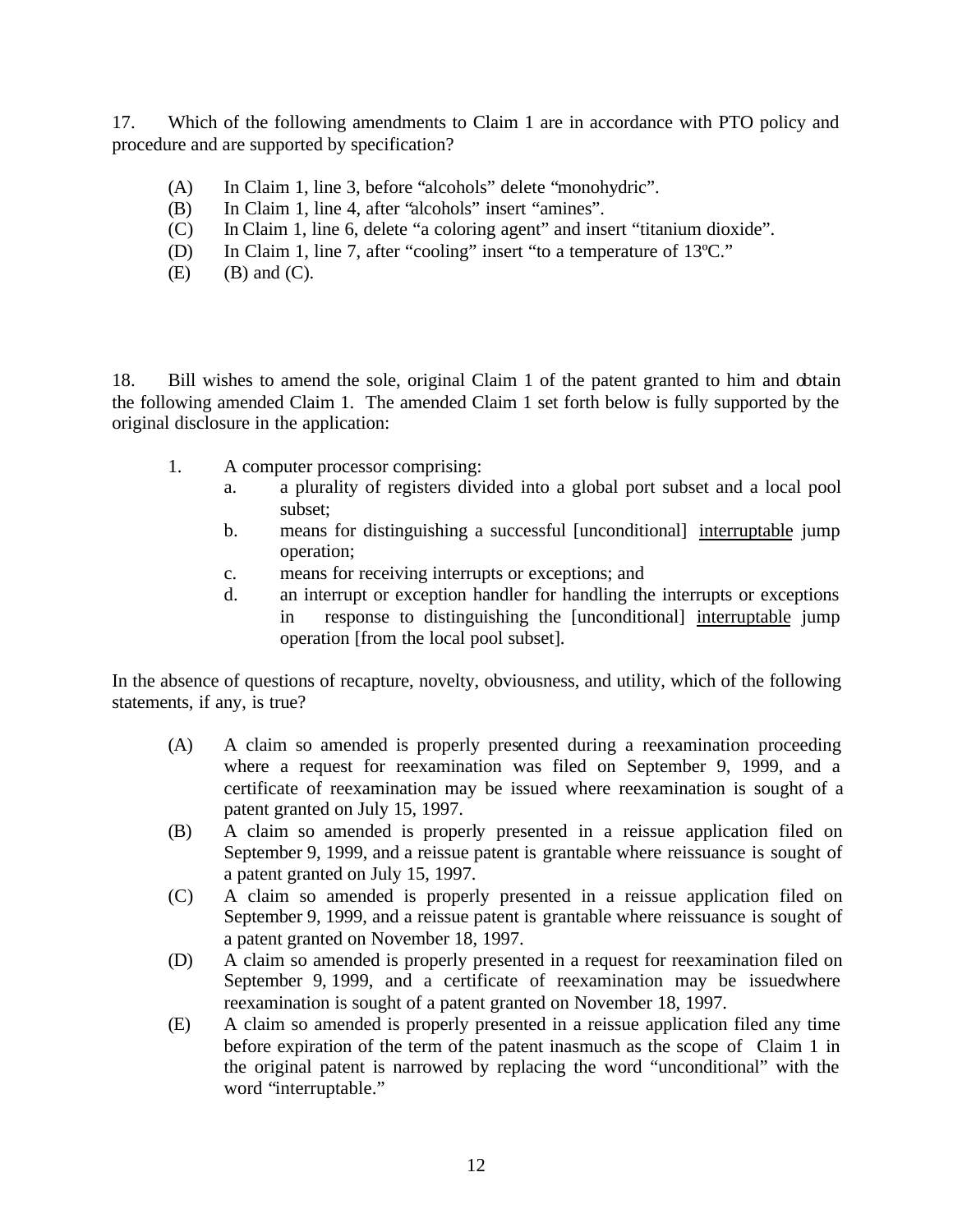19. Which of the following requirements of 35 U.S.C. § 112 does not apply to design patent claims?

- (A) The written description requirement of the first paragraph.
- (B) The best mode requirement of the first paragraph.
- (C) The requirement in the second paragraph to distinctly claim the subject matter which the applicant regards as his invention.
- (D) The requirement in the third paragraph for an independent claim.
- (E) None of the above.

20. Inventors Moe and Jeff originally gave attorney Curly a power of attorney to prosecute their application before the PTO. At this time, inventor Jeff has decided that he no longer wants attorney Curly to represent him. Instead, inventor Jeff wants you to represent him. Thus, Jeff wants the power of attorney to Curly revoked. Moe does not agree and wants Curly to continue. How, if at all, should the revocation and appointment of a new power of attorney be properly handled?

- (A) Papers revoking Curly's power of attorney with regard to Jeff, and giving you a new power of attorney need to be signed by Jeff and must include a statement from Moe indicating that Moe wishes to retain Curly.
- (B) Papers revoking Curly's power of attorney with regard to Jeff, and giving you a new power of attorney cannot be accepted without concurrence by Curly.
- (C) Papers revoking Curly's power of attorney with regard to Jeff, and giving you a new power of attorney signed only by you should be accompanied by a petition giving good and sufficient reasons as to why such papers should be accepted upon being filed together with an appropriate fee.
- (D) Papers revoking Curly's power of attorney with regard to Jeff, and giving you a new power of attorney signed only by Jeff should be accompanied by a petition giving good and sufficient reasons for acceptance should be filed together with an appropriate fee.
- (E) Papers revoking Curly's power of attorney with regard to Jeff, and giving you a new power of attorney cannot be accepted without concurrence of Moe and Curly.
- 21. Which of the following files is ordinarily **not open** to the public?
	- (A) A substitute application.
	- (B) An interference proceeding file involving a U.S. patent.
	- (C) A reissue application.
	- (D) A reexamination proceeding file.
	- (E) All of the above.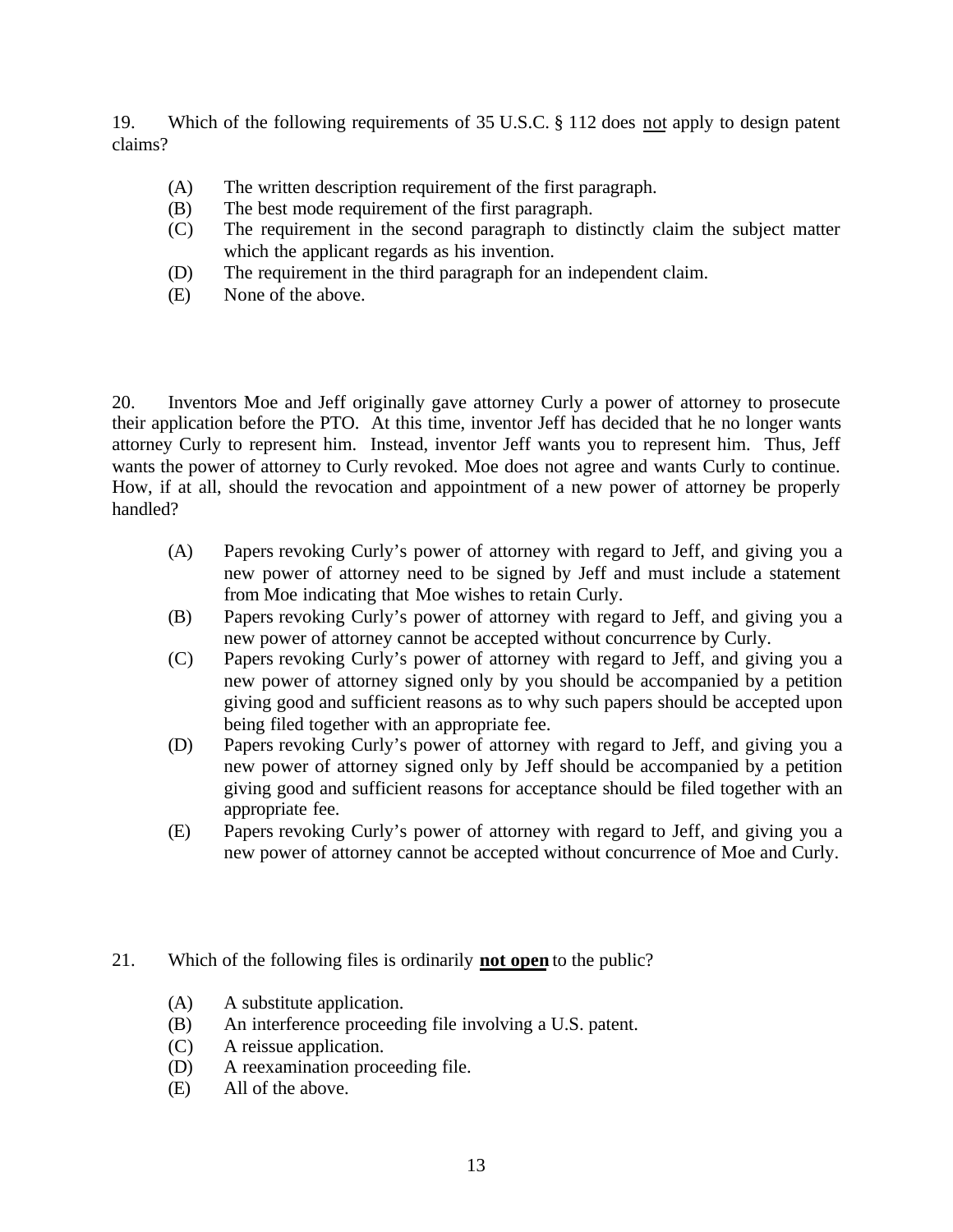22. You are preparing a patent application for filing in the PTO. The application describes a microcomputer having several components. You have drafted the following independent claim:

- 1. A micro-computer comprising:
	- (i) a central processing unit for processing information;
	- (ii) a memory unit for storing information;
	- (iii) an input device for entering information characterized by a keyboard;
	- (iv) an output device for viewing information consisting of a video monitor; and
	- (v) a bus for interconnecting the central processing unit to the memory unit, the input device and the output device.

In the absence of issues of supporting disclosure, and following proper PTO practices and procedures, which of the following dependent claim(s) is (are) an improper dependent claim?

| Claim 2. | The micro-computer of Claim 1, wherein the memory unit contains                                                      |
|----------|----------------------------------------------------------------------------------------------------------------------|
|          | random access memory.                                                                                                |
| Claim 3. | The micro-computer of Claim 1 or 2, wherein the input device includes a<br>light pen.                                |
| Claim 4. | The micro-computer in any one of the preceding claims, wherein the<br>output device is a printer or a video monitor. |
| Claim 5. | The micro-computer of Claim 4, wherein the memory unit contains read-<br>only memory.                                |

- (A) Claim 2.
- (B) Claim 2 and Claim 3.
- (C) Claim 3.
- (D) Claim 5.
- (E) Claim 4 and Claim 5.

23. To avoid a proper rejection of a claim for being indefinite, which of the following expressions in the claims must be supported by a specification disclosing a standard for ascertaining what the inventor means to cover?

- (A) "relatively shallow."
- (B) "of the order of."
- (C) "similar" in the following claim preamble: "A nozzle for high-pressure cleaning units or similar apparatus."
- (D) "essentially" in the following phrase following the claim preamble: "a silicon dioxide source that is essentially free of alkali metal."
- (E) All of the above.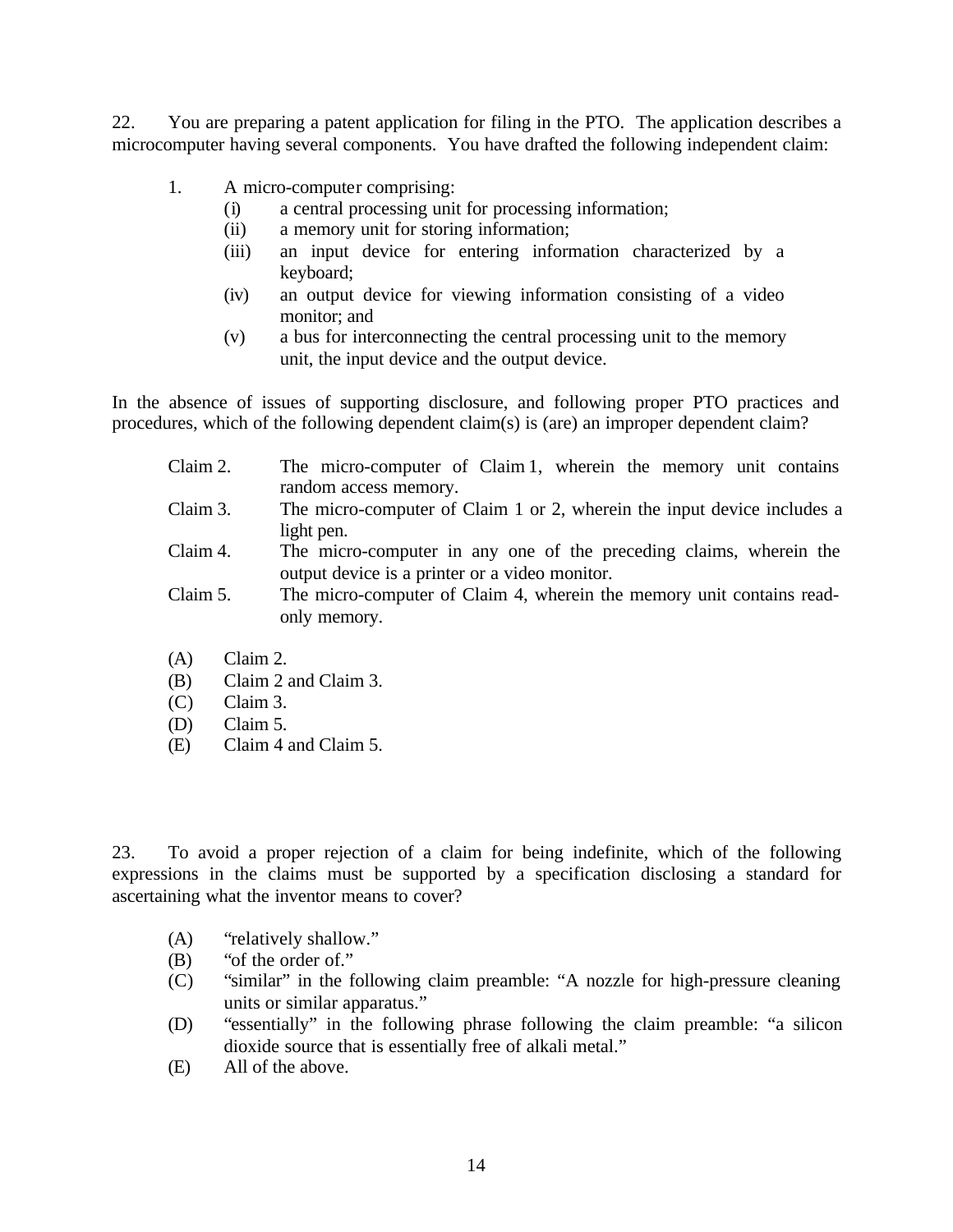- 24. Claims 1 through 5 in a patent application read as follows:
	- 1. A computer comprising:
		- (i) a microprocessor having a maximum clock rate of 350 megahertz;
		- (ii) a random access memory chip coupled to said microprocessor;
		- (iii) a read only memory chip coupled to said microprocessor; and
		- (iv) a case enclosing said microprocessor, said random access memory chip, and said read only memory chip.
	- 2. The computer of claim 1, wherein said case has an outer surface comprised of plastic.
	- 3. The computer of claims 1 or 2, further comprising a peripheral controller chip coupled to said microprocessor.
	- 4. The computer of claim 1, wherein said memory chip has eight million storage locations.
	- 5. The computer of claim 2, wherein said microprocessor has a maximum clock rate of 400 megahertz.

Which of the following is/are proper dependent claims(s) in accordance with 37 CFR §1.75?

- (A) Claims 2 and 3.
- (B) Claim 4 only.
- (C) Claims 2 and 5.
- (D) Claim 2 only.
- (E) None of the above.

25. Gonnagetrich Corporation asked you to represent, before the PTO, some of its employees who have invented an apparatus. On Tuesday, August 17, 1999, you deposited a nonprovisional patent application containing a specification with ten claims drawn to the apparatus via hand delivery to the PTO. At that time, you neither supplied the names of any of the actual inventors with the application, nor did you file with the application drawings necessary to understand the invention. The specification refers to the drawings. You sent the drawings by first class mail to the PTO on Wednesday, September 13, 1999, and the PTO received them on Wednesday, September 15, 1999. On Wednesday, September 29, 1999, using the "Express Mail Post Office to Addressee" service of the U.S. Postal Service, and so certifying in compliance with 37 CFR § 1.10, you deposited with the U.S. Postal Service a declaration pursuant to 37 CFR § 1.63 signed by all the actual inventors. On Friday, October 1, 1999, the PTO received the signed declaration. What will be the earliest filing date given to the application by the PTO?

- (A) August 17, 1999.
- (B) September 13, 1999.
- (C) September 15, 1999.
- (D) September 29, 1999.
- (E) October 1, 1999.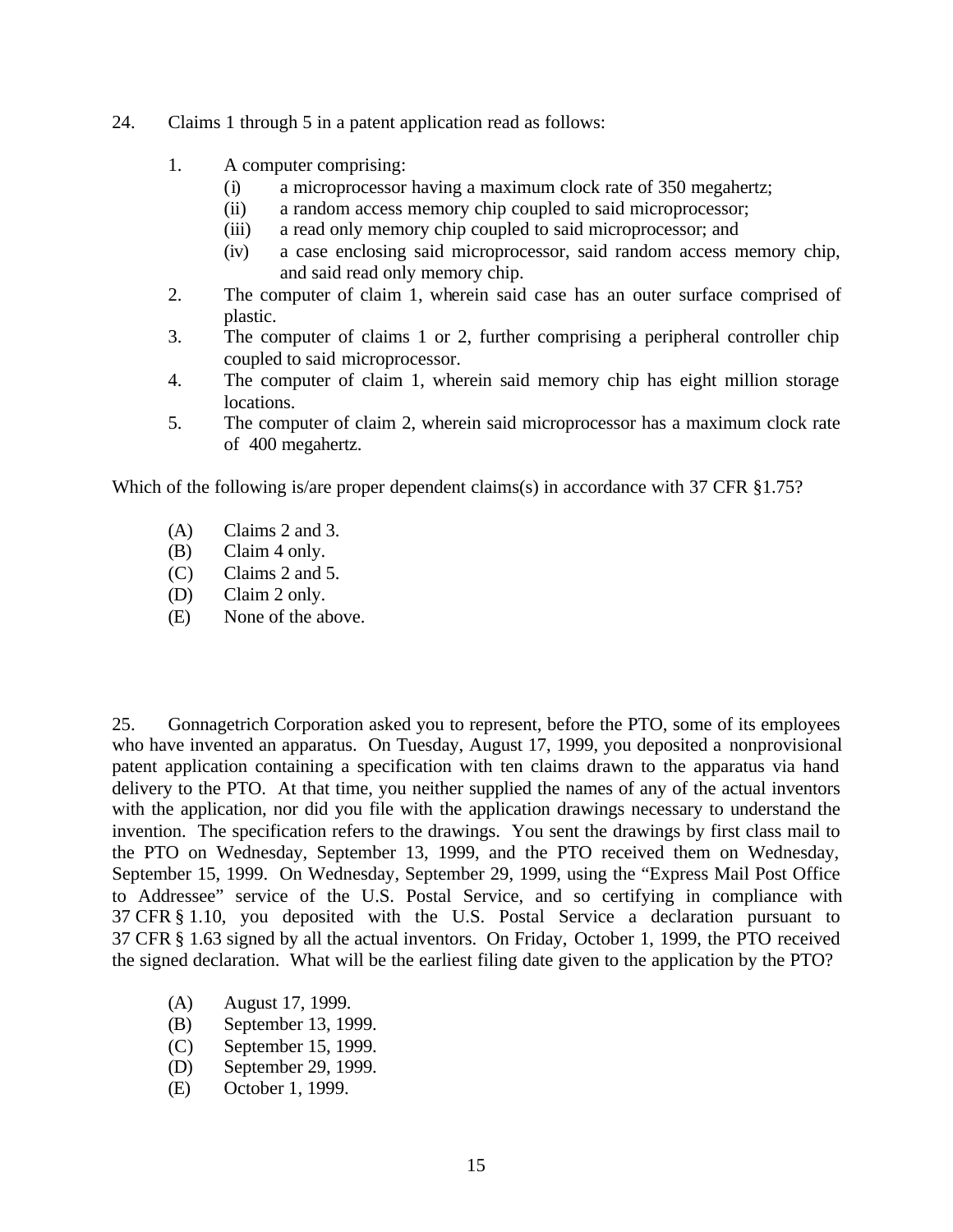26. X invented a laminate which is most broadly disclosed in a patent application as containing a transparent protective layer and a light-sensitive layer, without an intermediate layer. The prior art included a laminate containing a transparent protective layer and a lightsensitive layer held together by an intermediate adhesive layer. Which of the following claims would overcome a 35 USC § 102 rejection based on the prior art?

- (A) 1. A laminate comprising a transparent protective layer and a light-sensitive layer.
- (B) 1. A laminate comprising a transparent protective layer and a light-sensitive layer which is in continuous and direct contact with the transparent protective layer.
- (C) 1. A laminate comprising a transparent protective layer and a light-sensitive layer, but not including an adhesive layer.
- $(D)$   $(A)$  and  $(B)$ .
- $(E)$  (B) and  $(C)$ .

27. On April 21, 1998, a patent was issued to Belinda on a novel switching circuit. Shortly after receiving the patent grant, Belinda assigned 50% of her right, title and interest in her patent to Ace and 25% of the right, title and interest to Duce. After the assignments were recorded in the PTO, Belinda discovered that her claim coverage is too narrow because her patent attorney did not appreciate the full scope of her invention. Today, November 3, 1999, Belinda consults you about filing a reissue application. The reissue oath must be signed and sworn to by:

- (A) Belinda, Ace and Duce.
- (B) Belinda only.
- (C) Belinda and either Ace or Duce.
- (D) Ace and Duce only.
- (E) the attorney or agent of record.

28. A patent specification can be altered by interlineation before it is filed in the PTO. Such alterations are permitted if each interlineation is initialed and dated by the:

- (A) registered practitioner who prepared the specification, even if the applicant is available to sign the oath or declaration.
- (B) applicant, before the oath or declaration is signed by the registered practitioner.
- (C) applicant, at any time after the oath or declaration is signed.
- (D) applicant, before the oath or declaration is signed by the applicant.
- (E) registered practitioner who prepared the specification before the oath or declaration is signed by the applicant.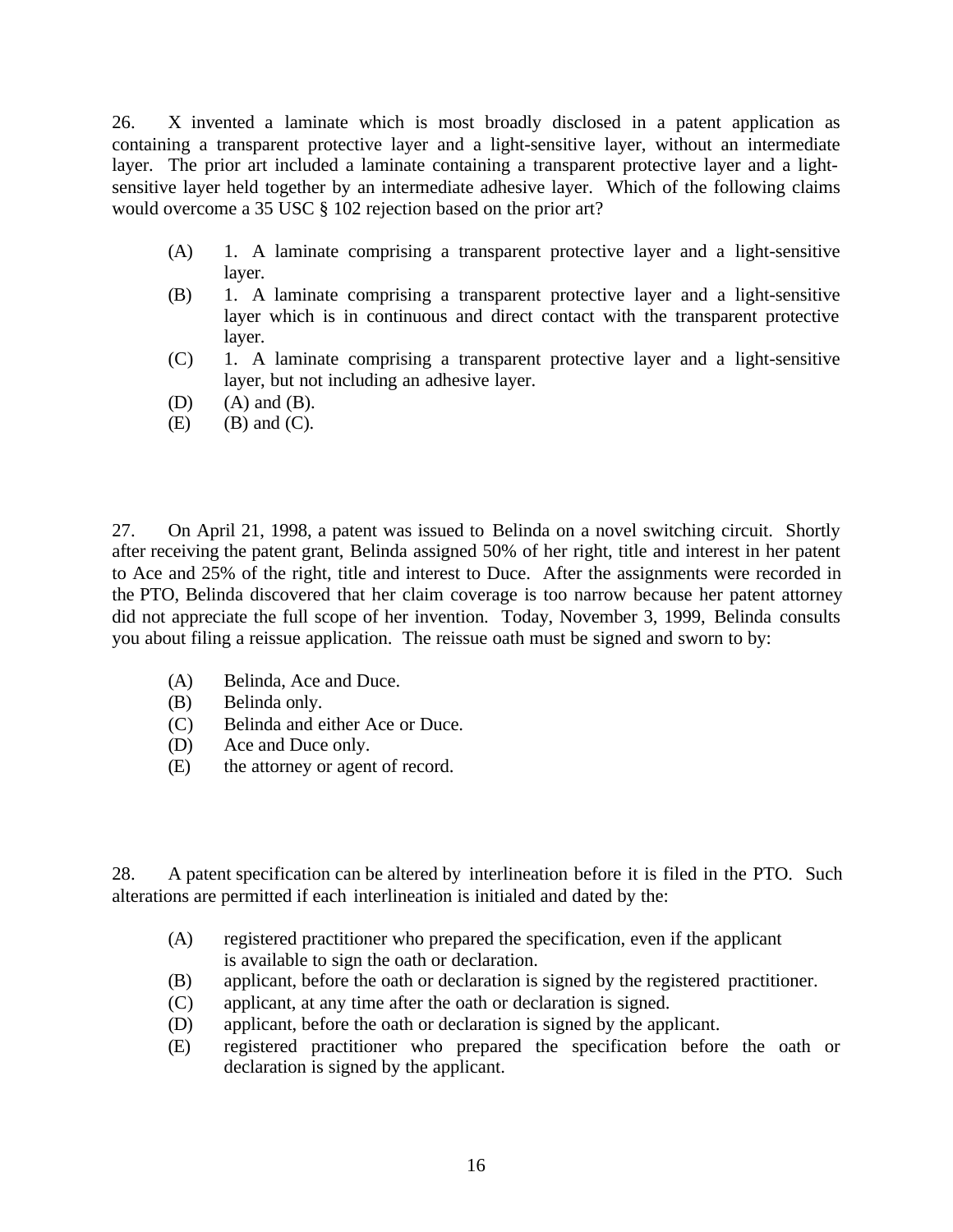29. On January 2, 1999, Billie files a U.S. patent application that discloses forming a naturally occurring composition X by a chemical reaction of compounds A, B and C under specified ranges of temperature and pressure. The application includes a statement "The most common meaning of the term 'fluid' includes both gases and liquids. However, it has been determined that the present invention properly operates when B is in a gaseous, fluid, or solid state, so long as temperature of the solid B is above 2°C. Below that temperature, it is believed the chemical reaction will not occur. Thus, in the context of the present invention, the term 'fluid' means 'gaseous', 'liquid', and/or certain solid states." However, research conducted in 1998 by Greene in England shows that the desired chemical reaction would occur with solid compound B at a temperature of 1°C. Greene also showed the reaction with compound B in a liquid and gaseous states. Greene submitted his research results to a British technical journal in November 1998, and they were published on January 5, 1999. Originally filed Claim 1 of Billie's application is directed to "[a] method for forming composition X comprising mixing compound A with fluid compound B at a temperature between 0°C and 10°C". Examiner Redd locates the published Greene research results that disclose the identical method set forth in Billie's Claim 1. Which rejection of Claim 1 is in accordance with proper PTO practices and procedures?

- (A) Claim 1 is rejected under 35 U.S.C. § 112, paragraph 2 as being indefinite because the meaning of the term "fluid" is unclear. Billie is encouraged to clarify the claim by deleting "fluid" and inserting --liquid-- in its place.
- (B) Claim 1 is rejected under 35 U.S.C. § 102(a) as being anticipated by Greene because, although the research results were published after Billie's filing date, the research results were submitted to the British technical journal before the filing date and were therefore known in the art.
- (C) Claim 1 is rejected under 35 U.S.C. § 112, paragraph 1 as being based on an insufficient specification because the claim does not specify a pressure at which A and B are mixed and, depending on that pressure, compound B could be either a gas or a liquid at the recited temperature range.
- (D) Claim 1 is rejected under 35 U.S.C. § 101 as being directed to non-statutory subject matter because composition X occurs naturally.
- (E) Claim 1 is rejected under 35 U.S.C. § 112, paragraph 2 as being based on an incorrect theory of operation because the theory of operation disclosed in the specification is inconsistent with the claim.
- 30. Which of the following may not properly apply for a patent on an invention?
	- (A) A child.
	- (B) A convicted felon.
	- (C) A British subject.
	- (D) A current employee of the PTO.
	- (E) A scientist who has assigned to his employer all rights to the invention.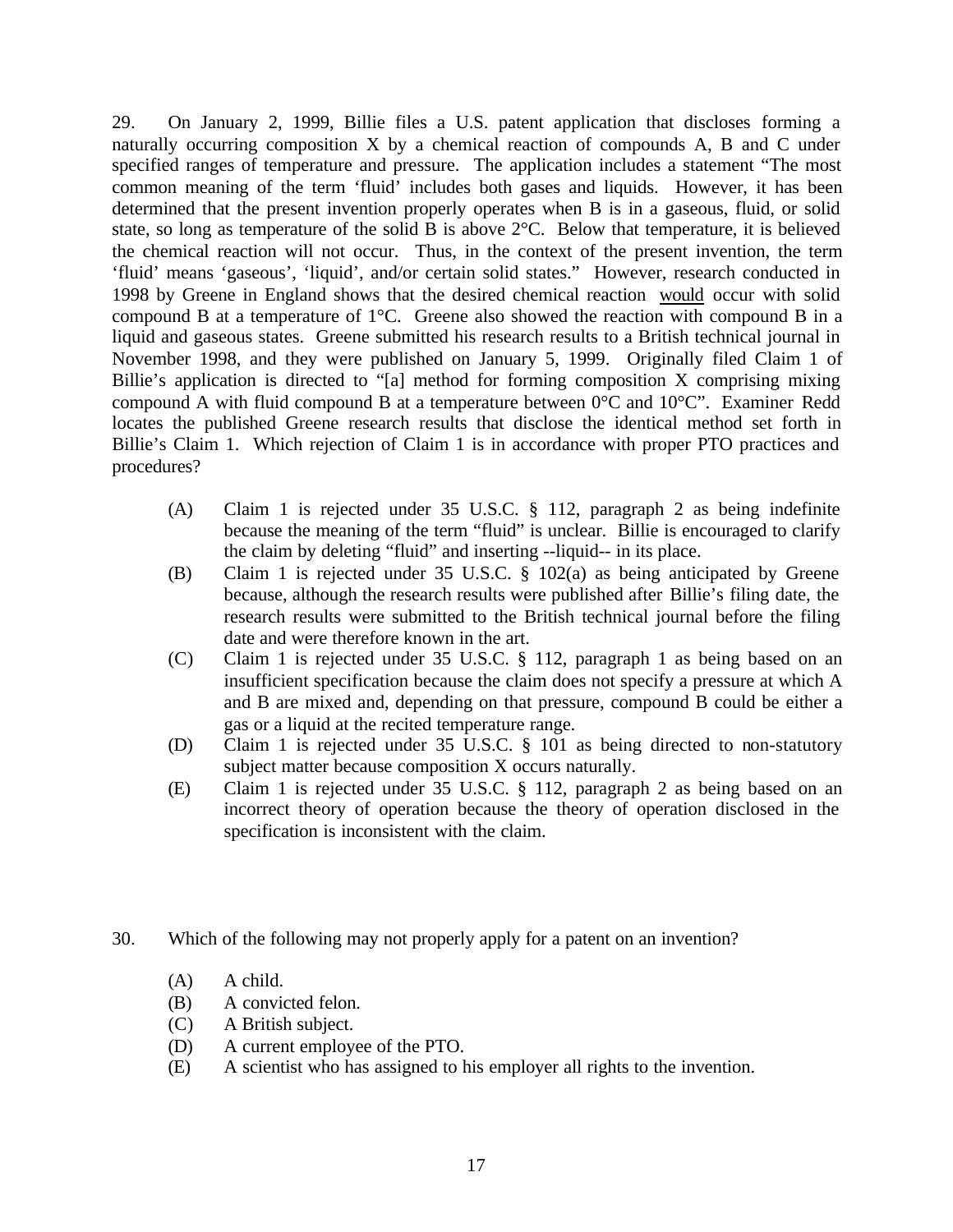31. An international application under the Patent Cooperation Treaty (PCT), which designated the United States, was filed on November 1, 1996. The application claimed priority of a prior French national application filed on December 6, 1995. A copy of the international application was communicated to the United States as a designated office on June 20, 1997. A demand for international preliminary examination, in which the United States was elected, was filed on June 5, 1997. Accordingly, the thirty month period of PCT Article 39(1)(a) expired at midnight on June 6, 1998. The applicant submitted the basic national fee to enter the United States national stage on June 2, 1998. On August 3, 1998, the applicant timely submitted a translation of the international application and a declaration of the inventors in compliance with PCT regulations in reply to a Notice of Missing Requirements. Also, on August 10, 1998, the applicant timely submitted a translation of amendments under Article 19 of the PCT in reply to the Notice of Missing Requirements. On August 29, 1998, a Notice of Acceptance was mailed to the applicant. The national stage application issued as a U.S. patent on October 13, 1999. What is the effective date of the U.S. patent as a reference under 35 U.S.C. § 102(e)?

- (A) November 1, 1996.
- (B) June 2, 1998.
- (C) August 3, 1998.
- (D) August 10, 1998.
- (E) October 13, 1999.

32. A client comes to you and tells you that he has been informed by his competitor that he is infringing the competitor's patent. Your client tells you that the competitor's invention was well known in the field at the time the application for the patent was filed. Your client shows you several published articles, two United States patents, and two written statements by experts in the field which clearly support his conclusion. Upon further investigation, you find that the published articles and patents were not considered by the examiner during the prosecution of the patent application. Your client informs you that he would like to avoid litigation, and have the PTO take action to invalidate the patent. Which of the following choices would be an appropriate course of action to take on behalf of your client?

- (A) Petition the Commissioner of Patents and Trademarks to revoke the patent.
- (B) File a request and fee for reexamination of the claims in the patent relying on the published articles and the U.S. patents as the basis for reexamination, and include all statements, information, and documents required by PTO rules for initiating reexamination proceedings.
- (C) File a protest in the PTO with copies of the published articles, patents and the written statements from the experts, along with an explanation of their pertinence to the claims of the patent.
- (D) File in the PTO copies of all of the documents provided to you by your client and request that they be made of record in the patented file.
- $(E)$  (B) and  $(C)$ .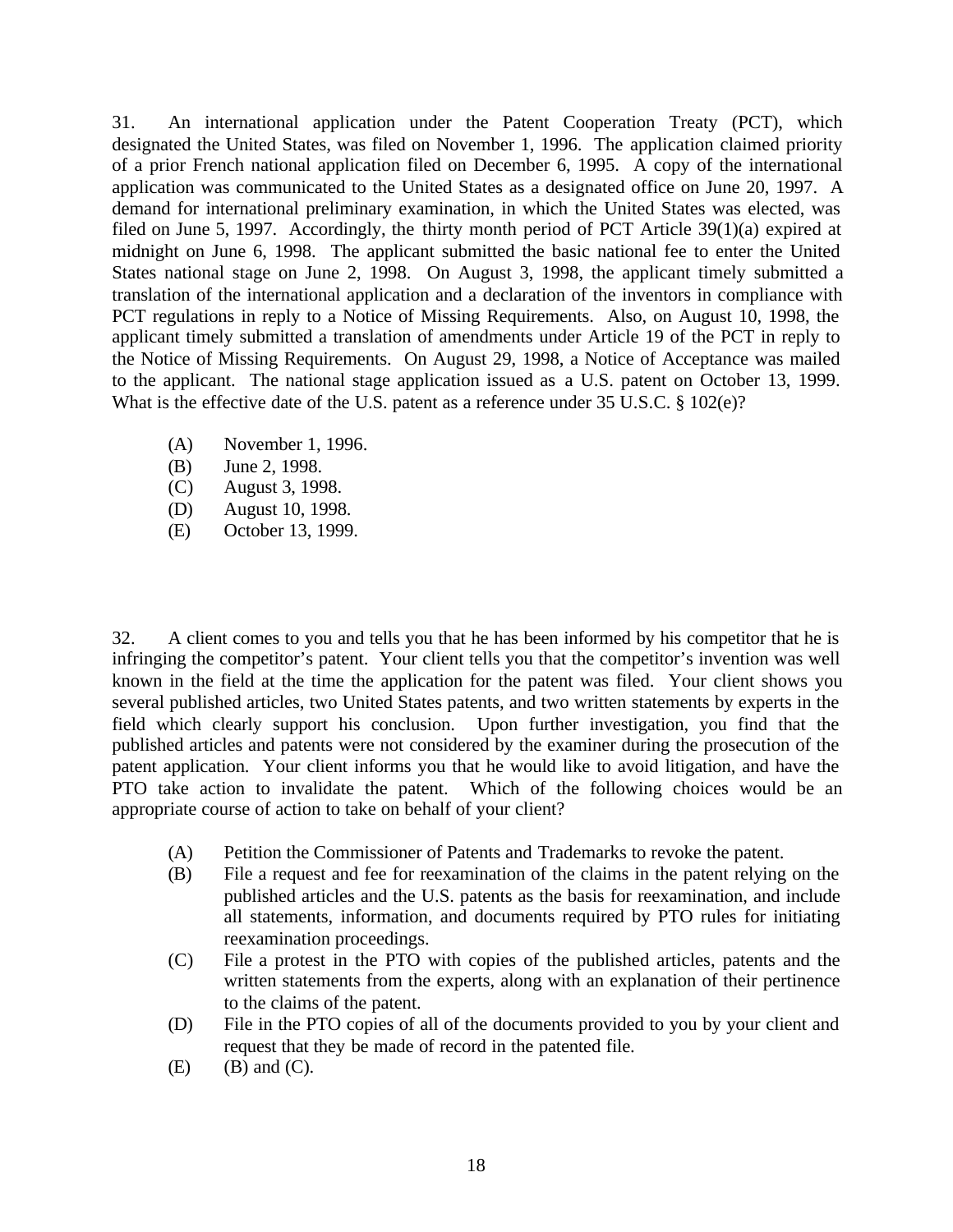33. Ann invented an electrical signal filter for obtaining increased signal-to-noise ratios in certain electrical systems. Ann filed a first non-provisional patent application on May 1, 1997, fully disclosing and claiming one embodiment of her invention, a capacitor. The sole claim stated: "a capacitor for filtering electrical signals, comprising: a first terminal connected to a first plate; a second terminal connected to a second plate; and an electrical insulator between said first plate and said second plate." The first application also disclosed that even better results could be obtained if the capacitor were coupled to a resistor. Ann wanted to file a second application in the future specifically claiming the combination of the capacitor and resistor. On February 1, 1999, while Ann's first application was still pending, Ann filed a continuation application under 37 CFR § 1.53(b). The continuation application contains the following single claim: "a capacitor for filtering electrical signals, comprising: a first terminal connected to a first plate; a second terminal connected to a second plate; an electrical insulator between said first plate and said second plate; and a resistor, connected to said first terminal." Ann received a non-final Office action wherein the claim in the continuation application was provisionally rejected under the judicially created doctrine of double patenting over the claim drawn to a capacitor in Ann's copending first application. The rejection correctly stated that the subject matter claimed in Ann's continuation application was fully disclosed in her copending first application and would be covered by a patent granted containing the claim in the first application. Neither application was ever assigned to anyone. The rejection may be properly overcome by a timely reply:

- (A) traversing the rejection and arguing that since the first application had not yet matured into a patent, a double patenting rejection was unfounded.
- (B) arguing that rejections of this type are no longer warranted for continuation applications, since any utility application filed on or after June 8, 1995, will expire 20 years from its filing date, and therefore Ann's continuation application, which gets the benefit of the filing date of the first application, would expire at the same time as the first application, anyway.
- (C) arguing that the claim in the continuation application is patentably distinct and unobvious from the claim in the first application.
- (D) including a terminal disclaimer, signed by Ann, disclaiming any portion of the term of any patent granted on the continuation application beyond twenty years from May 1, 1997, and including a provision in the terminal disclaimer that any patent granted on the continuation application shall be enforceable only for and during such period that said patent is commonly owned with the first application.
- (E) including the filing of a terminal disclaimer, signed by Ann, disclaiming any portion of the term of any patent granted on the continuation application beyond twenty years from May 1, 1997.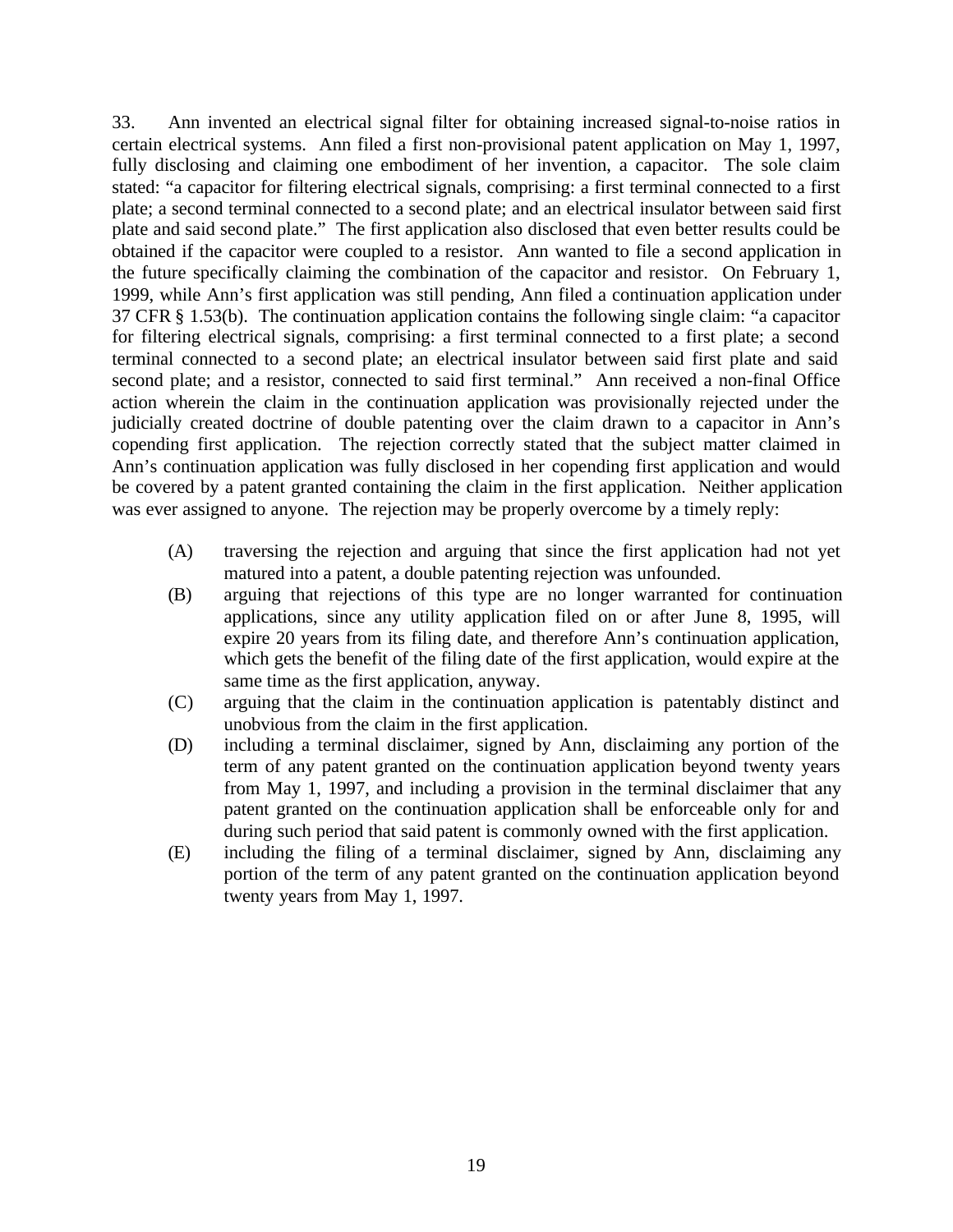34. Your client, Vada, disclosed the following information to you. While vacationing on a desert island, she discovered a salt lake where the water was a solution saturated with NaCl. Vada experimented with the solution and determined that it could be used to cure skin rashes if applied directly to the skin. By further experimentation, Vada determined that the best results could be obtained if the solution were first heated to an ideal temperature  $(T_i)$  equal to skin temperature  $(T<sub>s</sub>)$  plus the square of the difference between room temperature  $(T<sub>r</sub>)$  and skin temperature (T<sub>s</sub>). Vada documented her findings in the form of the following equation:  $T_i = T_s +$  $(T_r - T_s)^2$ . Vada further experimented and found that she could obtain the exact same solution that she discovered while vacationing, by mixing NaCl with water followed by heating the mixture to 212°F and cooling it to 80°F. You draft a patent application with a specification including all the information disclosed to you by Vada. Which, if any, of the following claims, included in the application, would provide the proper basis for a rejection pursuant to 35 U.S.C. § 101?

- (A) A composition comprising: water saturated with NaCl.
- (B) A composition for restoring youth.
- (C) A composition and method for treating skin rashes, comprising: a solution of water saturated with NaCl; heating said solution to a temperature defined by skin temperature plus the square of the difference between room temperature and skin temperature; and applying said solution to skin rashes.
- (D) An expression comprising:  $Ti = T_s + (T_r T_s)^2$ .
- (E) All of the above.
- 35. Which, if any, of the following statements is true according to PTO rules and procedure?
	- (A) If a claim is cancelled by an amendment and a new claim is added in the amendment, then the new claim should be numbered using the number previously assigned to the canceled claim.
	- (B) A claim which recites the best mode of carrying out the invention can only properly incorporate by reference the limitations having the essential material into the claim, for purposes of satisfying the requirements of 35 U.S.C. § 112, second paragraph, if the reference is made to a U.S. patent or U.S. patent application.
	- (C) For fee calculation purposes, a multiple dependent claim which refers directly to independent claims and dependent claims will always be considered to be the number of independent claims to which direct reference is made therein.
	- (D) The subject matter disclosed in a first claim which is part of the original disclosure in a nonprovisional patent application may be relied upon for purposes of enabling a second claim in the application in order to satisfy the requirements of 35 U.S.C. § 112, first paragraph, even if the detailed description and drawings, taken alone, are inadequate to satisfy the requirements of 35 U.S.C. § 112, first paragraph, with respect to the second claim.
	- (E) None of the above.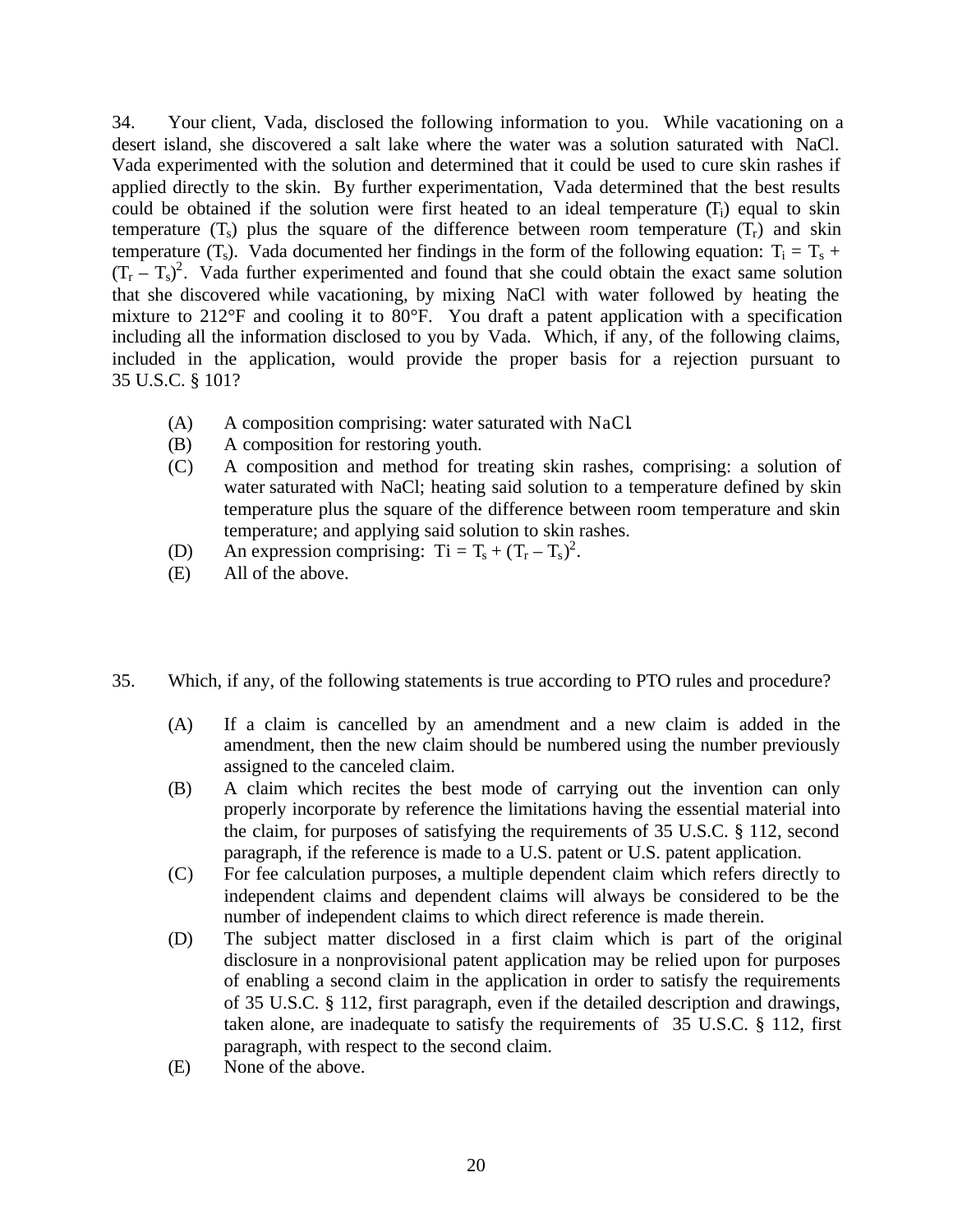36. A patent application includes a specification describing a mechanical fastener that attaches a rubber heel to the bottom of a shoe. The particular structure of the fastener allows the heel to maintain a secure attachment to the shoe while providing a cushioning effect when the shoe is worn. The specification includes a drawing clearly illustrating the fastener. The written portion of the specification accurately explains the structure of the fastener, the manner in which the fastener attaches the heel to the shoe, and how the cushioning effect is obtained. Additionally, the last paragraph of the specification states "It should be understood that the present invention is not limited to the preferred embodiment described above, and that changes may be made without departing from the spirit or scope of the invention. For example, an adhesive may be used in conjunction with the mechanical fastener to more securely attach the heel to the shoe." No specific formulation of adhesive is given in the specification, but such adhesives are well known in the art. Claim 1 of the application reads:

1. A system for securely attaching a rubber heel to the bottom of a shoe and providing a cushioning effect when worn, said system comprising cushioning means for mechanically fastening said heel to said shoe.

Which of the following statements is correct?

- (A) Claim 1 is a "means plus function" claim subject to the provisions of 35 U.S.C. § 112, paragraph 6 and is therefore construed to cover the corresponding structure disclosed in the specification for performing the recited function and equivalent structures. Thus, claim 1 is properly construed to cover only the specific mechanical structure of the fastener described in the specification and equivalents of that mechanical structure.
- (B) Claim 1 is a "means plus function" claim subject to the provisions of 35 U.S.C. § 112, paragraph 6 and is therefore construed to cover the corresponding structure disclosed in the specification for performing the recited function and equivalent structures. Thus, claim 1 is properly construed to cover both (a) the specific mechanical structure of the fastener described in the specification and equivalents of that mechanical structure; and (b) the specific mechanical structure of the fastener described in the specification together with an adhesive and equivalents of that mechanical structure together with an adhesive.
- (C) Claim 1 is indefinite because it covers every conceivable means for achieving the stated result.
- (D) Claim 1 is not supported by an enabling specification because the claim covers every conceivable means for achieving the stated result.
- (E) Because claim 1 is drafted in means plus function language, proper claim interpretation under 35 U.S.C. § 112, paragraph 6 requires that there be a specific description in the specification of an acceptable adhesive formulation.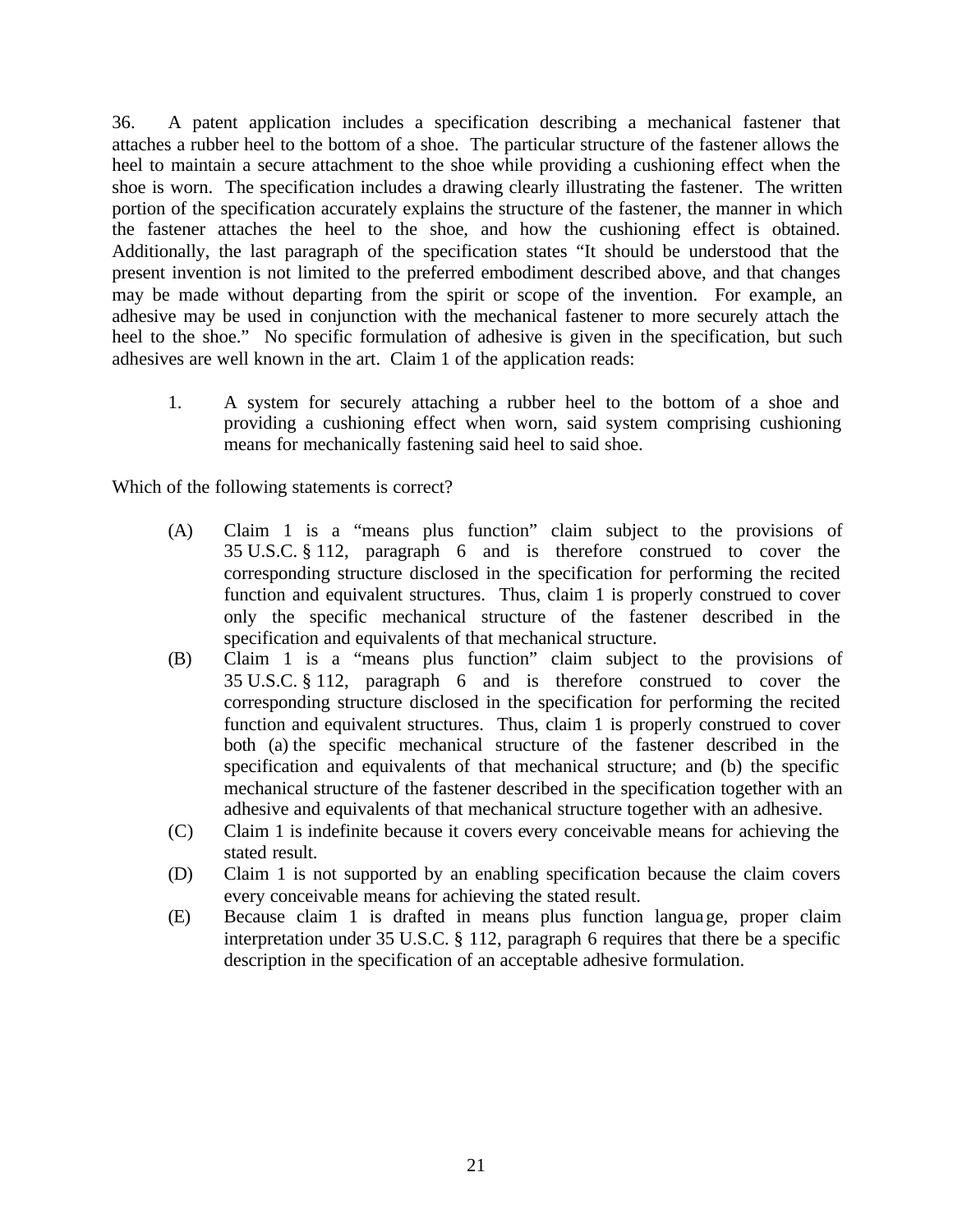37. Fred files a patent application disclosing and claiming an electrical circuit. The disclosed circuit has, in series, (i) a DC current source capable of producing a variable current of 10-30 amperes, preferably 18-22 amperes; (ii) a resistor having a value in the range of 10-20 ohms, preferably 14-16 ohms; and (iii) a fixed capacitor in the range of 3-8 microfarads (mf), preferably 5-6 mf. The application includes the following four original claims:

| Claim 1. | An electrical circuit comprising, in series, a DC current source, a resistor |
|----------|------------------------------------------------------------------------------|
|          | and a capacitor, wherein said DC current source is capable of producing      |
|          | current of 18-22 amperes, said resistor has a value in the range 10-20       |
|          | ohms, and said capacitor has a value in the range of 5-6 mf.                 |
| Claim 2. | The electrical circuit of claim 1, wherein said resistor has a value in the  |
|          | range of 14-16 ohms.                                                         |
| Claim 3. | The electrical circuit of claim 1, wherein said capacitor has a value in the |
|          | range of 3-8 mf.                                                             |
| Claim 4. | The electrical circuit of claim 1, wherein the DC current source produces    |
|          | variable current in the range of 18-22 amperes.                              |

Barry's Canadian patent, published thirteen months before the effective filing date of Fred's application, discloses an electrical circuit having, in series, a DC current source which produces 20 ampere current, a 12 ohm resistor, and a 6 mf capacitor. Which of the following statements regarding the claims is correct?

- (A) Each of Claims 1- 4 is patentable over Barry's Canadian patent.
- (B) Claim 1 is unsupported by a sufficient written description because the specification does not set forth the claimed combination of component values in a single disclosed embodiment.
- (C) Claim 2 is an improper dependent claim.
- (D) Claim 3 is an improper dependent claim.
- (E) Claim 4 is an improper dependent claim.

38. Assuming that each of the following claims is in a different utility patent application, and each claim is fully supported by the disclosure in the preceding claims or in the application in which it appears, which of the claims properly presents a process claim?

- (A) A process for using monoclinal antibodies to isolate and purify interferon.
- (B) A process of using paint to cover a surface comprising applying paint to a surface and removing any excess paint.
- (C) A use of a metallic fibrous compound having a proportion of metallic granules as a motor compression part subject to stress by sliding friction.
- (D) The use of a sustained release therapeutic agent in a human body wherein said sustained release therapeutic agent comprises a painkiller absorbed on a polymeric surface.
- (E) All of the above.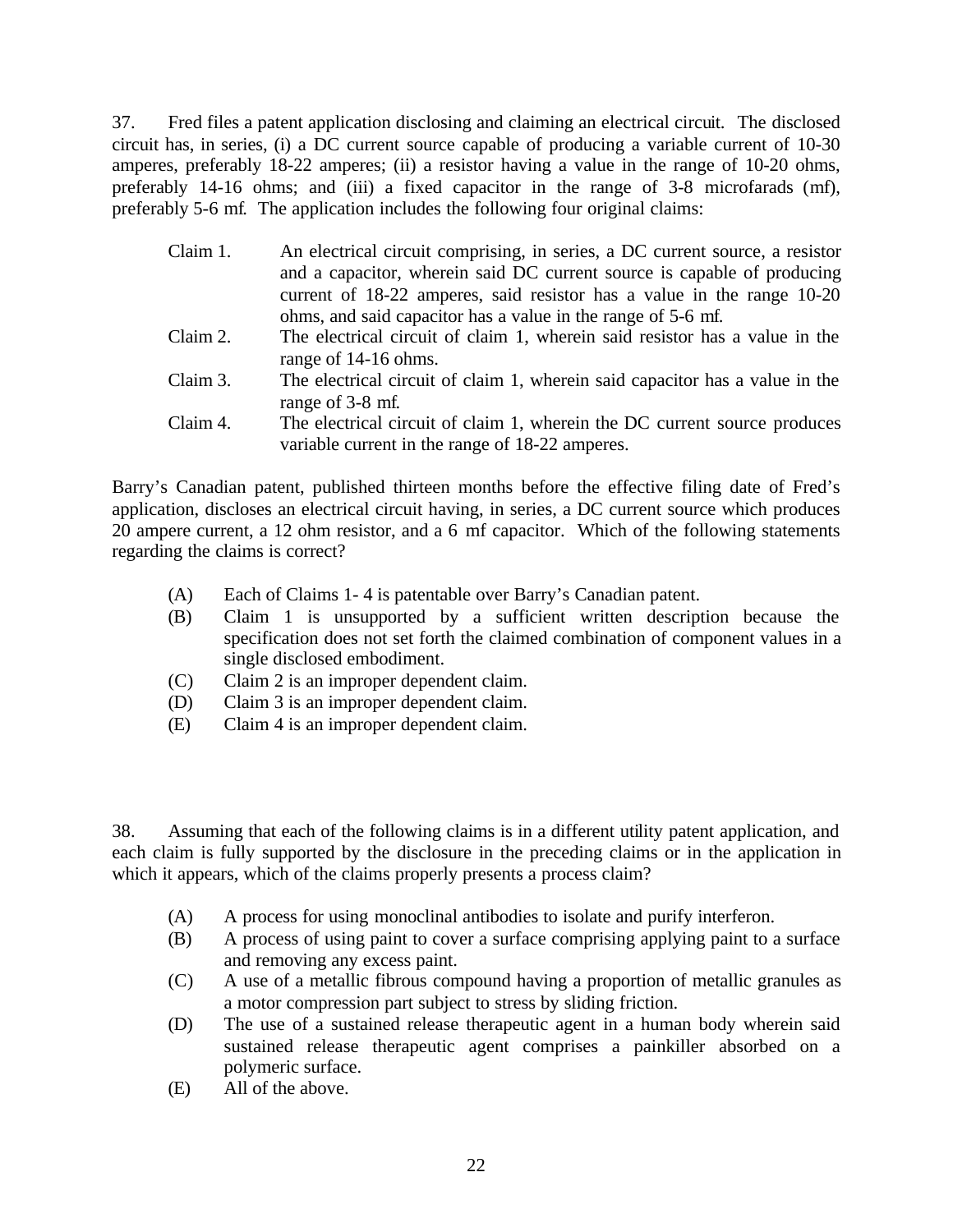39. You prepared a patent application on behalf of inventors Jo and Tommie. Jo invented a new and unobvious technique for inexpensively manufacturing a known chemical compound. Tommie invented a new and unobvious technique that uses the chemical to clean-up toxic waste spills. Both inventions have been assigned to Ace Chemical Company. The patent application fully discloses and claims both inventions. Both inventors approve the application, but Tommie is unavailable to sign an inventors' oath before an upcoming statutory bar date. In accordance with instructions, you to immediately file the application under 37 CFR §1.53(b) without an executed oath, but with an information sheet to identify the application. Tommie was executed oath, but with an information sheet to identify the application. inadvertently left off the list of inventors on the information sheet, which listed Jo as a sole inventor. After receiving a Notice to File Missing Parts, you submit an oath executed by both Jo and Tommie. No paper was filed to change the named inventive entity. You later receive an Office action restricting the application between Jo's invention, and Tommie's invention. In response, you elect Jo's invention, cancel the claims directed to Tommie's non-elected invention, and immediately file a divisional application directed to Tommie's invention together with an inventor's oath executed by Tommie only. The divisional application includes a specific reference to the original application. Which of the following statements is correct?

- (A) Because the original application as filed named only Jo as an inventor, Tommie's divisional application is not entitled to the filing date of the original application because there is no common inventor between the original application and the divisional application.
- (B) The incorrect inventorship listed on the information sheet of the original application was never properly corrected and, therefore, any patent issuing on that application will be invalid under 35 U.S.C. § 116 unless the inventorship is later corrected.
- (C) After canceling the claims to Tommie's non-elected invention, it is necessary to change the named inventive entity in the original application by filing a petition including a statement identifying Tommie as being deleted and acknowledging that Tommie's invention is no longer being claimed in the application, and an appropriate fee.
- (D) Written consent of Ace Chemical Company is required before any change of inventorship can be made.
- (E) It is necessary in the divisional application to file a petition including a statement identifying Jo as being deleted as an inventor and acknowledging that Jo's invention is not being claimed in the divisional application, and the appropriate fee.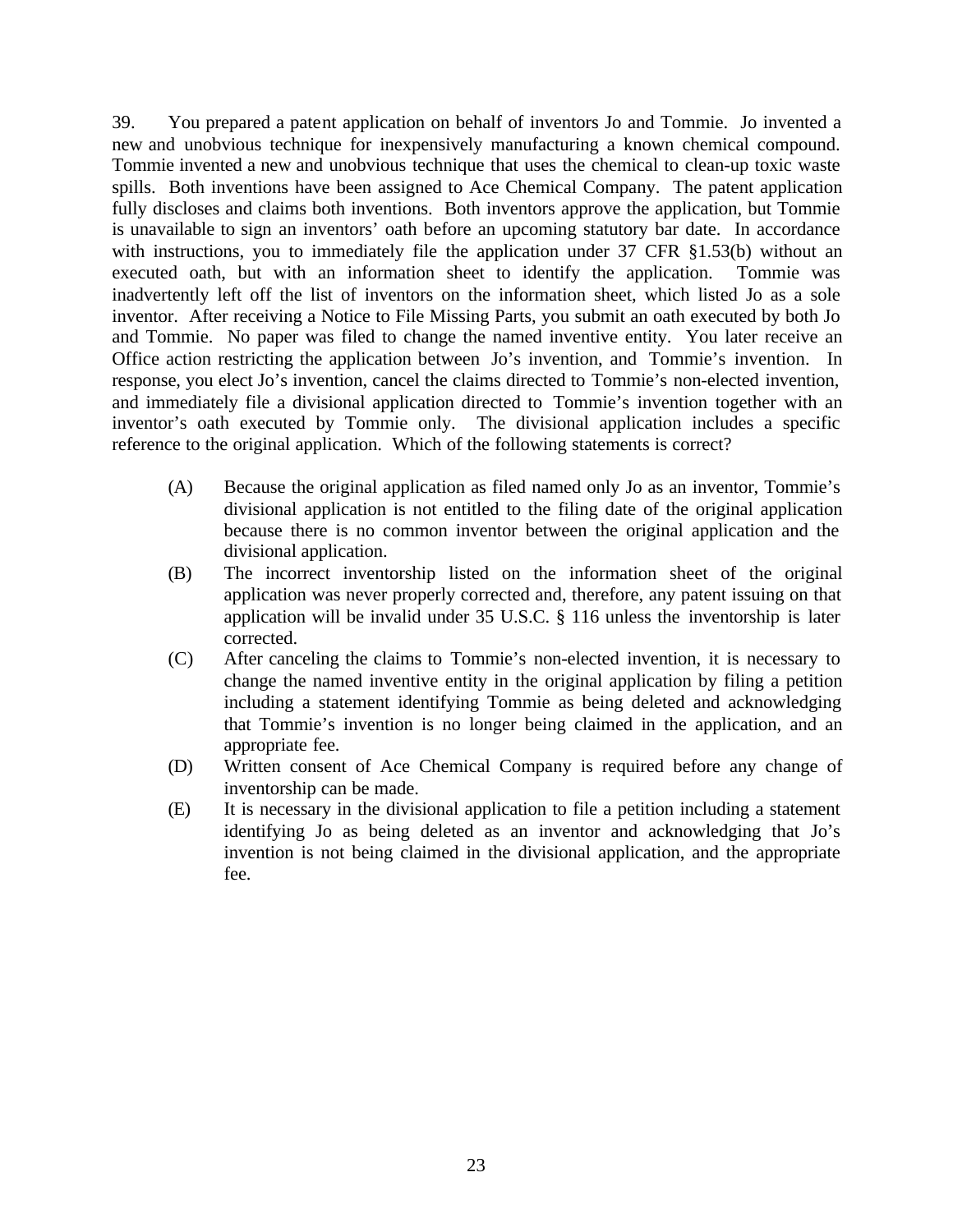40. Which of the following factors would **not** be indicative of an experimental purpose for testing a utility invention?

- (A) Testing is conducted over a substantial period of time to determine the operativeness of the invention.
- (B) Testing is conducted under the supervision and control of the inventor.
- (C) Testing to determine product acceptance or market testing.
- (D) The nature of the invention was such that any testing had to be, to some extent, public.
- (E) The inventor regularly inspected the invention during the period of experimentation.

41. Your client has invented a miniature vacuum tube comprising a capacitor having a capacitance of 0.003 to 0.012 µf, preferably 0.006 µf. You draft a patent application directed to your client's invention and satisfying the requirements of 35 U.S.C. § 112. You draft the following independent claim:

1. A miniature vacuum tube comprising a capacitor having a capacitance of 0.003 to 0.012 µf.

Which of the following would not be a proper dependent claim if presented as an original claim in the application when the application is filed in the PTO?

- (A) 2. The miniature vacuum tube of Claim 1 wherein the capacitor has a capacitance of 0.006 µf.
- (B) 2. A miniature vacuum tube as in Claim 1 wherein the capacitor has a capacitance of 0.006 to 0.012 µf.
- (C) 2. A miniature vacuum tube as in Claim 1 wherein the capacitor has a capacitance of about 0.003 to 0.011 µf.
- (D) 2. The miniature vacuum tube of Claim 1 wherein the capacitor has a capacitance of between 0.005 and 0.012 µf.
- $(E)$   $(C)$  and  $(D)$ .

42. A multiple dependent claim may not properly depend upon

- (A) an independent claim.
- (B) another dependent claim.
- (C) any other multiple dependent claim.
- (D) a claim containing Markush language.
- (E) a claim which is in Jepson-type format.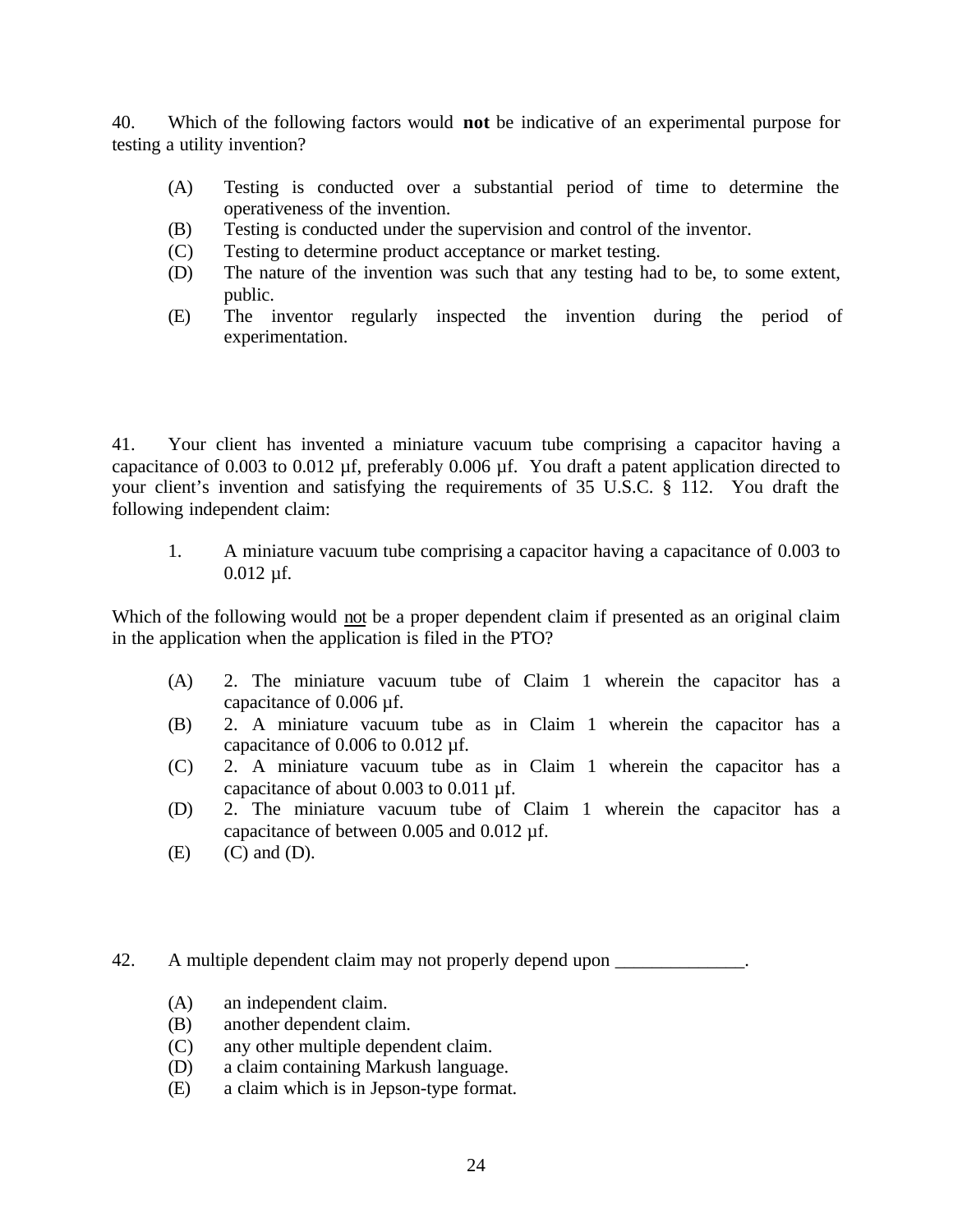43. In which of the following situations, considered independently of each other, does the event described below not constitute a statutory bar to the granting of a patent on an application filed August 30, 1999, claiming a bottle cap?

- (A) The inventor reduced the invention to practice in June, 1998, and sold the claimed bottle caps to a bottling company on July 30, 1998. The sale was conditioned on the bottling company's satisfaction. The inventor and the company are located in New York.
- (B) The inventor reduced the invention to practice in June, 1998, sold the claimed bottle caps to bottling companies beginning on July 30, 1998. Although the inventor sold the bottlecaps to commercially exploit his invention, the inventor's manufacturing and overhead costs exceeded his income from the sales and the inventor did not profit from the sales. The inventor and the companies are located in New York.
- (C) The inventor reduced the invention to practice in June, 1998, and on July 30, 1998, assigned to Company X his patent rights to the claimed bottle cap invention for good and valuable consideration. The inventor and Company X are located in New York.
- (D) The inventor reduced the invention to practice in June, 1998, and on July 30, 1998, the inventor offered to sell his inventory of the claimed bottle cap to a bottling company. The sale was not consummated until September 3, 1999. The inventor and the company are located in New York.
- (E) The inventor reduced the invention to practice in June, 1998, and the inventor's offer, on July 30, 1998, to sell the claimed bottle caps to a bottling company was delayed in the mail and not received by the company until September 10, 1998. The inventor and the company are located in New York.

44. G is the sole inventor in a patent application filed in the PTO describing and claiming a surgical instrument. H is the sole inventor in a patent application filed in the PTO describing G's surgical instrument, as well as describing and claiming a modified embodiment of G's surgical instrument. Following proper PTO practices and procedures, under which circumstance is it most likely that you will need to overcome a provisional 35 U.S.C. § 102(e)/103 rejection in G's application?

- (A) G's application is filed in the PTO before H's application, and they do not have a common assignee.
- (B) H's application is filed in the PTO before G's application, and they do not have a common assignee.
- (C) G's application is filed in the PTO on the same date as H's application, and they have a common assignee.
- (D) G's application is filed in the PTO after H's application, and they have a common assignee.
- (E) G's application is filed in the PTO before H's application, and they have a common assignee.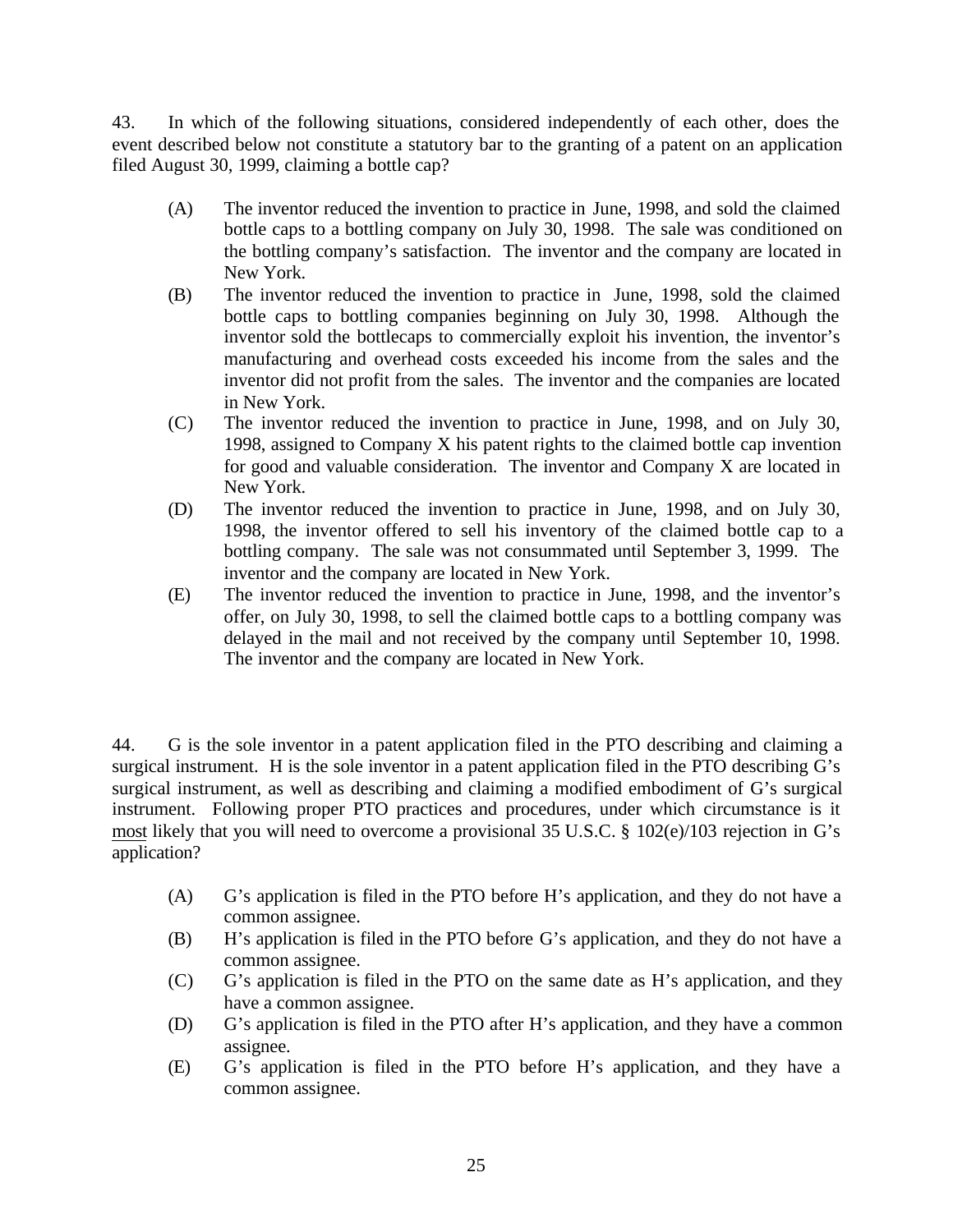45. You have been asked to draft a patent application based on Figures 1 and 2 provided below. The inventor has provided you with a written disclosure which states that the invention is directed to a toy building element which may be mounted as a dump body on a toy vehicle. According to the inventor's description, the toy building element comprises an open container part and a bottom, said container part and bottom being hingedly interconnected, said bottom being moreover provided with coupling means for coupling with other toy elements. Referring to Figure 1, the inventor's description states that the toy building element (1), which is just called a dump body, consists of two parts which are interconnected via a hinge (2) viz a container part (3) and a bottom (4). The written description further provides that the container part (3) is formed by an upwardly open, box-like unit having a substantially square bottom and four side walls, one of which is considerably lower than the others. In the embodiment shown, the bottom of the container is provided with coupling studs (5) on which toy building elements may be coupled. As described by the inventor, the bottom (4), which is square in its base face, has a plane surface on which the container part (3) rests along its entire circumference when it is tilted down. The surface of the bottom (4) may be provided with well-known means for detachably retaining (not shown) the container part (3) so that "it just takes a small force to tilt the container part." Referring to Figure 2, the inventor's description states "Figure 2 shows the dump body (1) mounted to tilt rearwardly on a toy truck (6), which comprises a bottom (7), wheels (8), and a driver's cab (9)." It is further provided that "on the chassis at the rear end of the truck (6), the truck bottom (7) is equipped with a square, plane face provided with well-known coupling means (not shown) which meet with the well-known coupling means (not shown) positioned on the underside of the bottom (4) of the dump body (1).

Based on the drawings and description provided above, which of the following claims, if any, are in accordance with proper PTO practice and procedure?

- (A) A toy building element for use as a dump body (1) for a toy vehicle, said toy building element comprising an open container part (3) and a bottom (4).
- (B) A toy building element for use as a dump body (1) for a toy vehicle, said toy building element comprising an open container part (3) and a bottom (4), said container part (3) and bottom (4) being hingedly interconnected by a hinge (2).
- (C) A toy building element comprising an open container part and a bottom, said open container part and bottom being hingedly interconnected, said bottom being provided with coupling means for coupling with other toy building elements.
- (D) (A), and (B).
- $(E)$  (A),  $(B)$ , and  $(C)$ .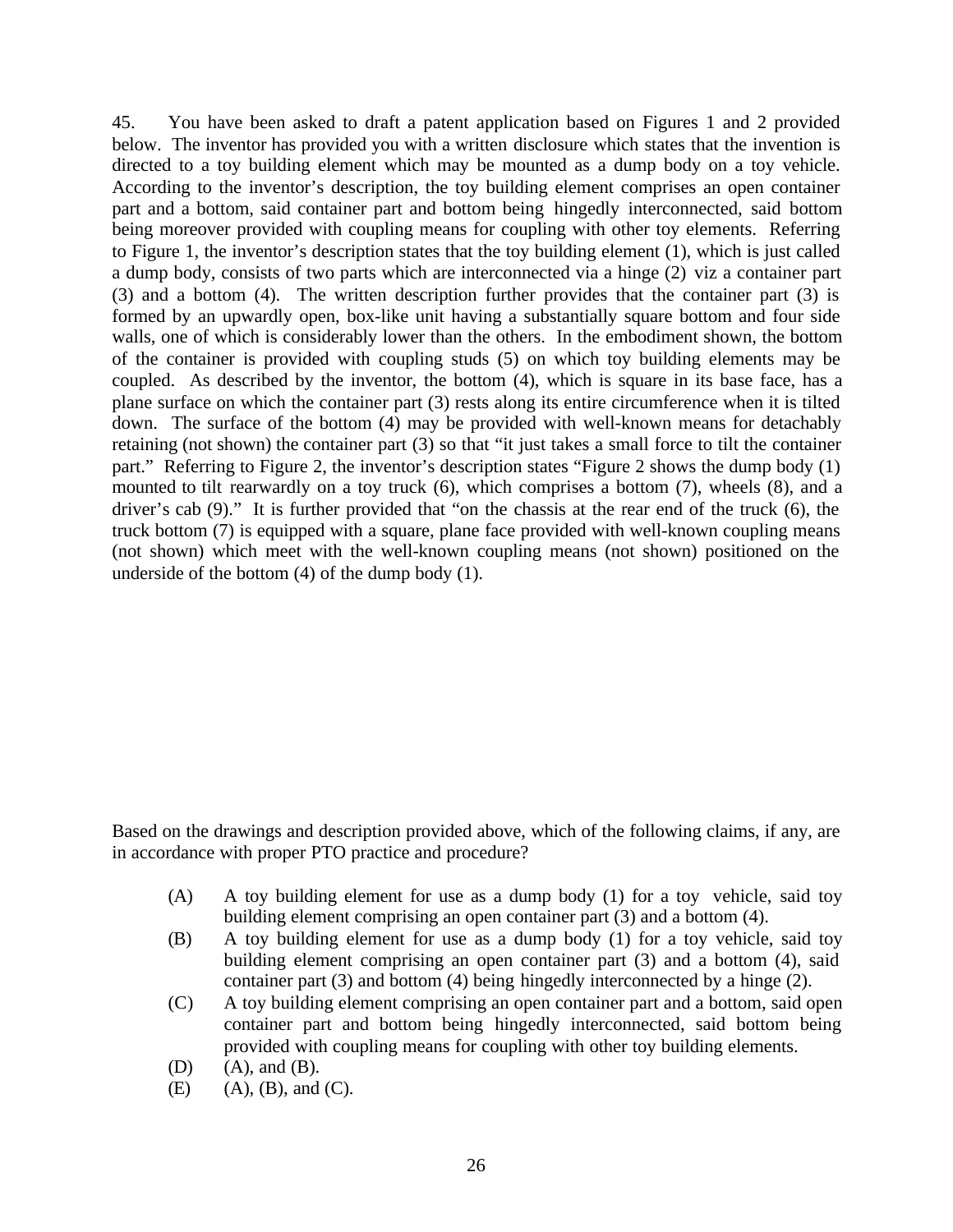46. On June 22, 1999, you receive a final Office action, dated June 17, 1999, rejecting numerous claims in a patent application that you filed in the PTO. The Office action did not set a shortened statutory period for reply. Following proper PTO practices and procedures, under which circumstances is it most likely your submission of new evidence under 37 CFR § 1.129(a) in support of patentability, along with the appropriate fee, will result in the automatic withdrawal of the finality of the final rejection?

- (A) The application is filed on June 8, 1995, it has an effective filing date of June 8, 1993, and you file the submission on October 14, 1999, one month after you file a Notice of Appeal to the Board of Patent Appeals and Interferences.
- (B) The application is filed on June 7, 1995, it has an effective filing date of June 8, 1993, and you file the submission on October 14, 1999, one month after you file an appeal brief to the Board of Patent Appeals and Interferences.
- (C) The application is filed on June 8, 1995, it has an effective filing date of June 7, 1993, and you file the submission on December 20, 1999.
- (D) The application is filed on June 7, 1995, it has an effective filing date of June 7, 1993, and you file the submission on the same day you file an appeal brief to the Board of Patent Appeals and Interferences.
- $(E)$   $(A)$  and  $(C)$ .

47. You filed a patent application for a client containing a claim to a composition wherein X is defined as follows: "X is a member selected from the group consisting of elements A, B, and C." The claim is properly rejected under 35 U.S.C. § 102(b) as being anticipated by a reference describing the same composition invention wherein X is element A. The rejection may be properly overcome by:

- (A) Amending the claim by canceling elements B and C because the reference is concerned only with element A.
- (B) Arguing that the reference is not relevant because it lacks elements B and C.
- (C) Amending the claim by canceling element A from the Markush group.
- (D) Amending the claim by changing "consisting of" to "consisting essentially of."
- (E) Amending the claim to redefine X as "being a member selected from the group comprising elements A, B, and C."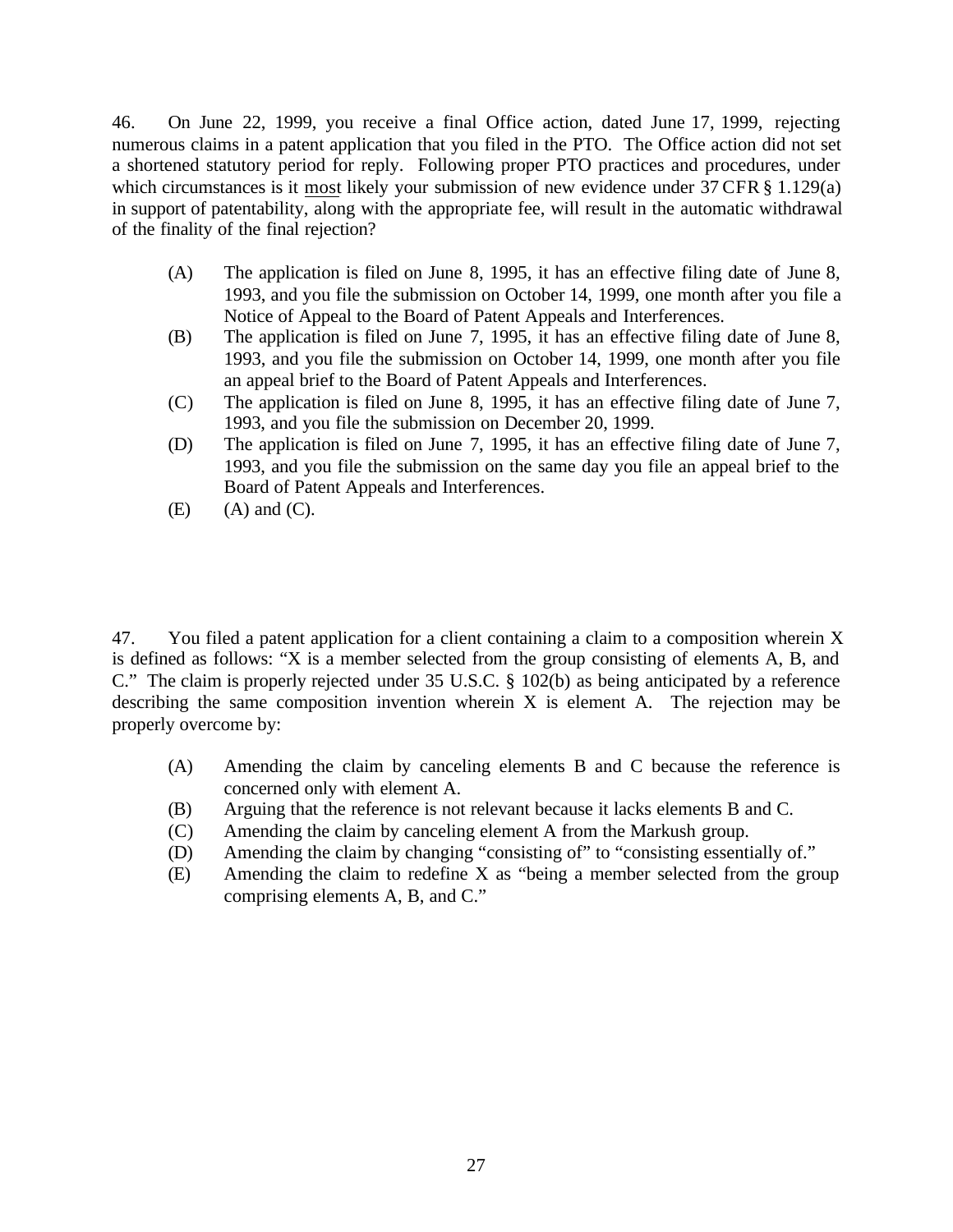48. Which of the following statements is in accordance with proper PTO practice and procedure?

- (A) A claim to a computer which recites that various components, such as motherboard and RAM, which are old in the art, as well as a novel disc drive, is unpatentable under 35 U.S.C. § 102(f) inasmuch as the inventor derived one or more components, and did not himself invent each of the components of the claimed computer.
- (B) Where a patent granted to Able discloses subject matter being claimed in an application filed by Baker undergoing examination, the designation of Able as the sole inventor in Able's patent raises a presumption of inventorship with respect to the subject matter disclosed but not claimed in the patent.
- (C) A terminal disclaimer overcomes a rejection under 35 U.S.C. § 102(e).
- (D) When Able's patent application, filed on June 2, 1999, is rejected based on unclaimed subject matter of a patent granted to Smith on July 6, 1999, on Smith's application filed on February 18, 1997, and the unclaimed subject matter is Able's own invention, Able may overcome a prima facie case by showing that the patent discloses Able's own previous work.
- (E) All of the above.

49. In preparing an application claiming only apparatus to be filed in the PTO, you inadvertently forgot to include a figure in the drawings. While, you did include a brief description of the figure in the written description of the invention in the specification nevertheless the invention of Claim 10 cannot be understood without the omitted figure in the drawings. Only after the application had been filed in the PTO did you realize that the figure was omitted. The application as filed included a proper declaration under 37 CFR § 1.63 signed by the inventor. What document(s), if any, must be filed in the PTO to obtain the original filing date in accordance with proper PTO practice and procedure?

- (A) An amendment deleting the description of the figure and Claim 10, and a petition with the proper fee to have the application accepted without the omitted figure.
- (B) An amendment filed before the first Office action deleting all references to the omitted figure and Claim 10 to have the application accepted without the omitted figure.
- (C) A petition and an amendment to add the figure to the application as soon as possible, and a supplemental declaration stating the omitted figure accurately illustrates and is part of the applicant's invention.
- (D) The omitted figure along with a supplemental oath or declaration stating that the omitted figure accurately illustrates and is part of the applicant's invention.
- (E) An amendment adding the figure to the application.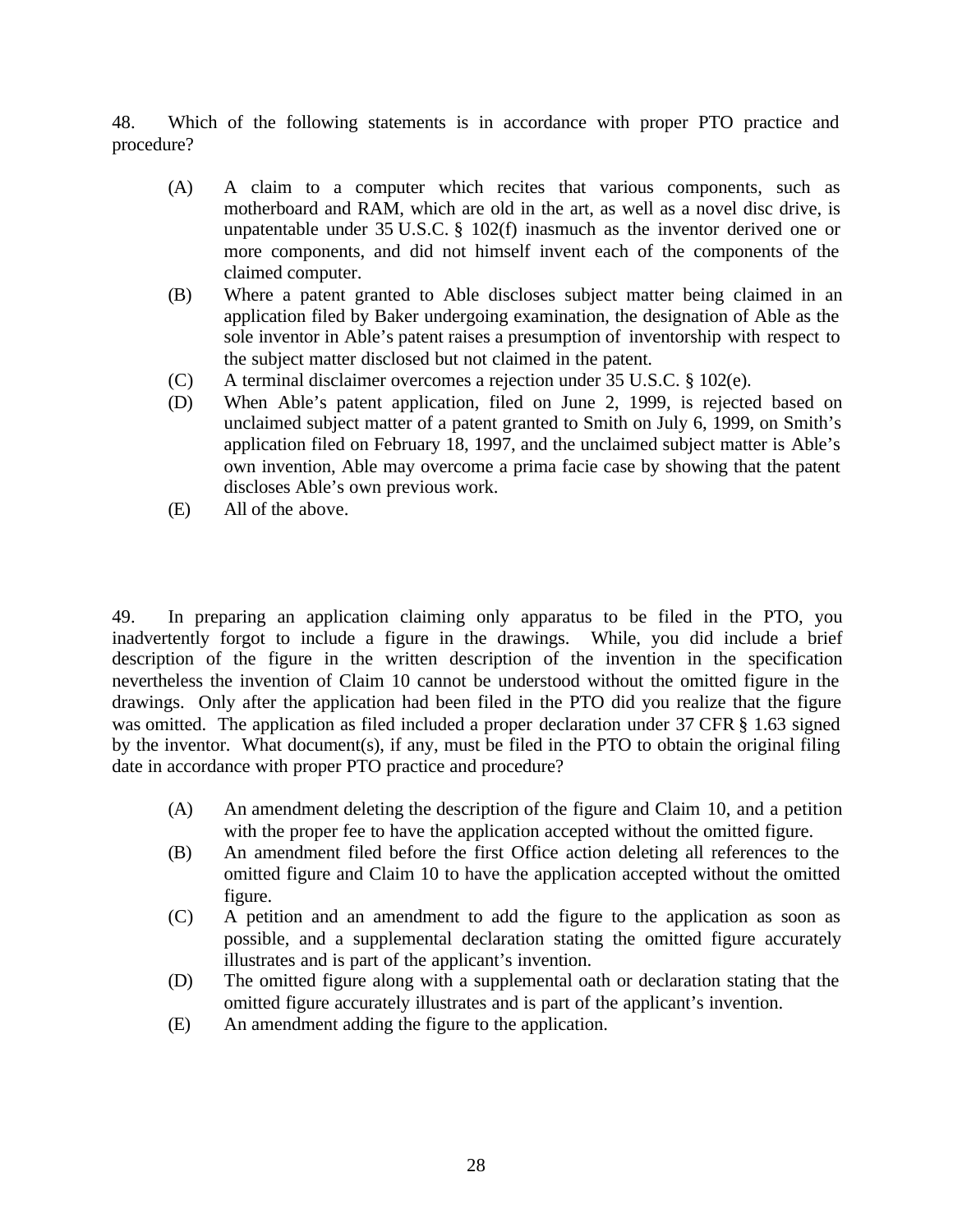50. Prior art references have been combined to show obviousness of the claimed invention under 35 U.S.C. § 103. Which of the following most correctly completes the statement: "In establishing obviousness, \_\_\_\_\_\_\_\_\_\_\_\_\_\_

- (A) a suggestion to modify the art must be expressly stated in one of the references used to show obviousness."
- (B) a suggestion to modify the art must be expressly stated in all the references used to show obviousness."
- (C) a suggestion to modify the art may be inherently or implicitly taught in one of the references used to show obviousness."
- (D) a suggestion to modify the art is unnecessary unless the patent applicant presents evidence or argument tending to show unobviousness."
- (E) a suggestion to modify the art can come from recent nonanalogous prior art references."